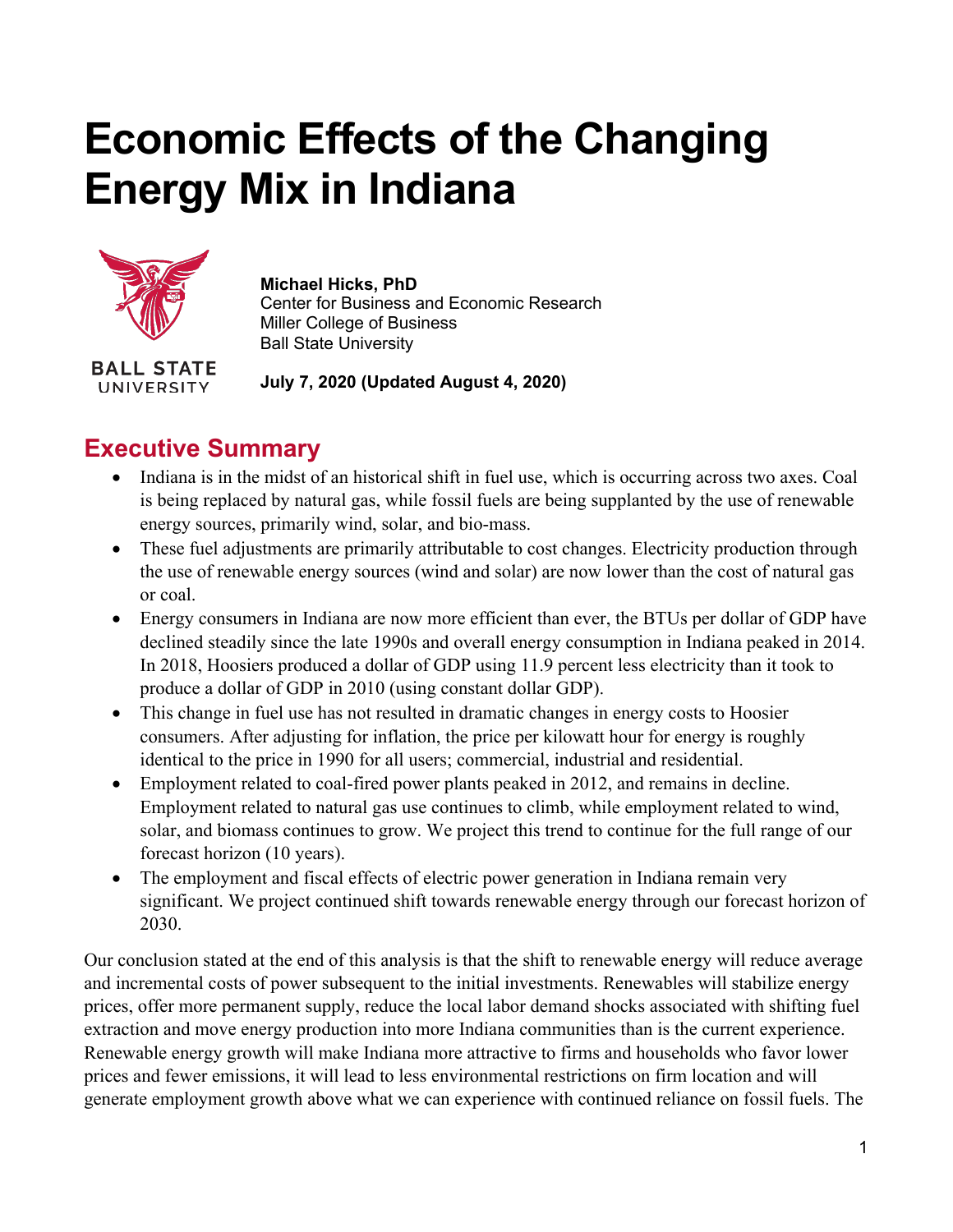shift to renewable energy will not be complete, and will not, in the coming decades fully remove fossil fuels from our mix of electric power production. However, as renewables are less expensive and generate more employment across a broader geography they should remain a welcome feature of the changing energy landscape of Indiana.

## **Background**

The United States in in the midst of an historic shift of energy production along two axes. The use of coal for the generation of electricity is being rapidly displaced by natural gas. At the same time, the use of all fossil fuels are being substituted for a small, but exponentially growing amount of renewable energy.

**These changes are motivated primarily by cost considerations.** On the first axis, the discovery of large natural gas reserves in the United States quickly made continued reliance on coal-generated electric power less attractive to utilities and consumers. The use of coal is now 16 percent more expensive than natural gas for base load power production, and the use of coal for electric power generation declined from roughly half of all energy produced in 2007 to only 27.5 percent in 2018.<sup>1</sup>

On the second axis, the **use of renewable energy has also grown, driven by large reduction in the cost of production**. Together, biomass, wind, hydro-electric, and solar power produced 9.9 percent of the nation's energy in 2007. By 2018 that grew to 16.9 percent.<sup>2</sup> The shift of natural gas from coal, along with the replacement of fossil fuel electricity production with renewable energy, has several important features that are important for both policymakers and consumers to understand.

The historic role of cost in shifting production cannot be overemphasized. Despite evidence of increasing consumer willingness to pay for renewable energy, these preferences are a relatively new phenomenon, affecting primarily industrial and commercial firms.3 **While federal and state subsidies played a starting role in the development of renewable energy sources, the years after the Federal Stimulus Bill saw significant reductions in spending.** Most subsidies to renewable energy were in the form of R&D expenditures, which approached \$900 million in 2013. By FY 2016, this spending was under \$450 million. Direct federal spending on renewable energy was over \$8 billion in FY2013, dropping below \$1 billion in FY2016.4 Cost changes drove the adjustment in fuel mixes across both axes.

<sup>&</sup>lt;sup>1</sup> See Stacy, Thomas F. and George S. Taylor, The Levelized Cost of Electricity from Existing Generation Sources, Institute for Energy Research, and Energy Information Administration, Electric Power Annual, 2018.

<sup>&</sup>lt;sup>2</sup> See Gelman, Rachel and Steve Hockett (2009) 2008 Renewable Energy Data Book, Energy Information Administration and EIA, Electric Power Annual, 2018.

<sup>&</sup>lt;sup>3</sup> See Farhar, Barbara C. and Ashley H. Houston (1996) "Willingness to Pay for Electricity from Renewable Energy" National Renewable Energy Laboratory, 1996.

<sup>4</sup> See Energy Information Administration (2018) Direct Federal Financial Interventions and Subsidies in Energy in Fiscal Year 2016 (April, 2018).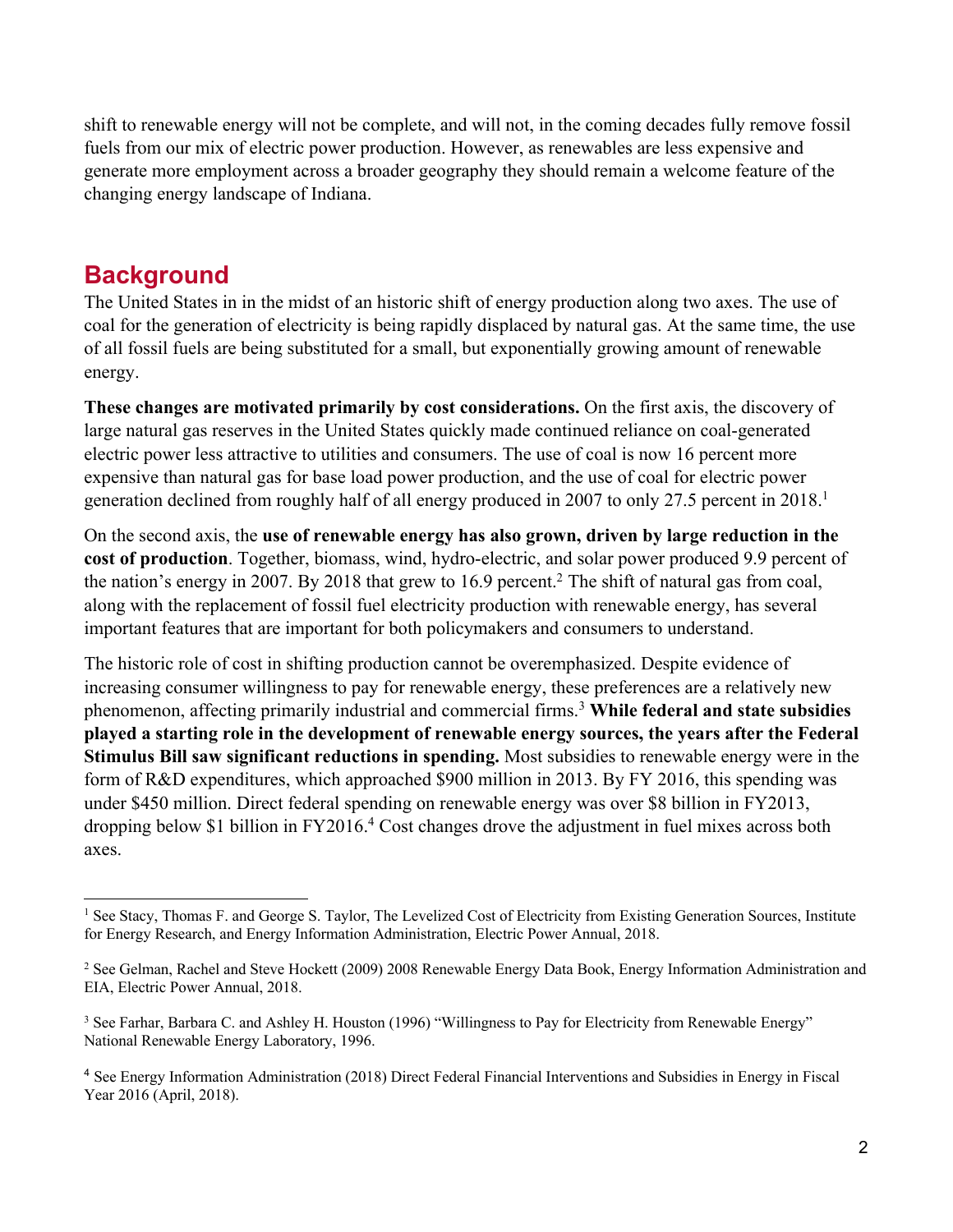#### **A changing fuels mix stabilizes energy prices, especially as the mix becomes more heavily**

**dominated by renewables**. Renewable prices are influenced more heavily by fixed costs (infrastructure), not variable input costs, thus are less volatile. Renewable fuels enjoy an effectively permanent supply, and are unlikely to experience geographic changes in production as have fossil fuels. Similarly, production of renewable energy can occur in a much broader geography, reducing the concentration of energy production that accompanies the extraction of fossil fuels. Changing fuel mixes also require larger initial infrastructure expenditures on transmission and distribution networks.

The changing geography of production imposes different labor demand shocks, both positive and negative, reducing the volatility of energy production related employment. The shift from coal to natural gas and the adjustment from fossil fuel to renewable fuels also alters the environmental footprint of energy production.

Taken together, these changes are broad and on net unambiguously beneficial. This report cannot examine all these issues, and so focuses on just two important facets of changing sources of electric power production in Indiana. **We examine the cost of different sources, evaluating the likely path of expenditures in the state across different sources of energy production. We then evaluate the local impact of these choices, focusing on impacts of renewable energy sources on the state.**

To accomplish these goals, we review the changing fuel mix in Indiana, with a focus on evaluating the cost and consumer price impacts of those changes. We do not address the environmental issues in this section. We then turn our attention to state and local employment effects of these changing fuel mixes, and provide forecasts of change through 2030.

This section includes models of specific employment effects across different types of electric power generation. To further explore this, we model the effects locally of representative facilities, to include fiscal effects associated with new investment.

Throughout this study we will address issues surrounding the replacement of coal with natural gas in Indiana. However, despite much interest in Indiana's coal industry we will explore this issue lightly, for two reasons. First, Indiana is a modest producer of natural gas. The shifting mix of fossil fuels is dictated almost exclusively by cost considerations to electric utilities and consumers. **The continued decline in the roughly 2,600 coal mining jobs in Indiana will continue based on simple electricity production economics and will be limited to a few counties in the state.5**

<sup>5</sup> To clarify our definition of mines: As of 2018, according to the state of Indiana, the state has 994 abandoned mine sites and 58 permitted sites across 17 counties. According to the Energy Information Administration, as of 2018, Indiana had 12 active mine sites in seven counties; we know at least three of these have closed since 2018. 'Active' is self-reported, and does not mean coal was actively mined from the site (in some instances it means there is coal stored or transited from the site). The EIA lists three Indiana mines on its list of "Major U.S. Coal Mines, 2018." These are Gibson South, Bear Run Mine, and Oakton Fuels Mine No. 1, which are located in Gibson, Sullivan, and Knox counties, respectively. The Census County Business Patterns suppressed all county coal mining data because there are not enough mines or employees to ensure anonymity; thus, we must rely on estimates of actual employment and production. Those estimates for 2018 report only three Indiana counties with more than 100 persons involved in coal mining. Miners themselves may live in dozens of counties, and mine borders (and, of course, reserves) cross county boundaries. So, our statement that there are three counties with coal mining in Indiana reflects major mines as reported by EIA, as is the common way to reference coal production.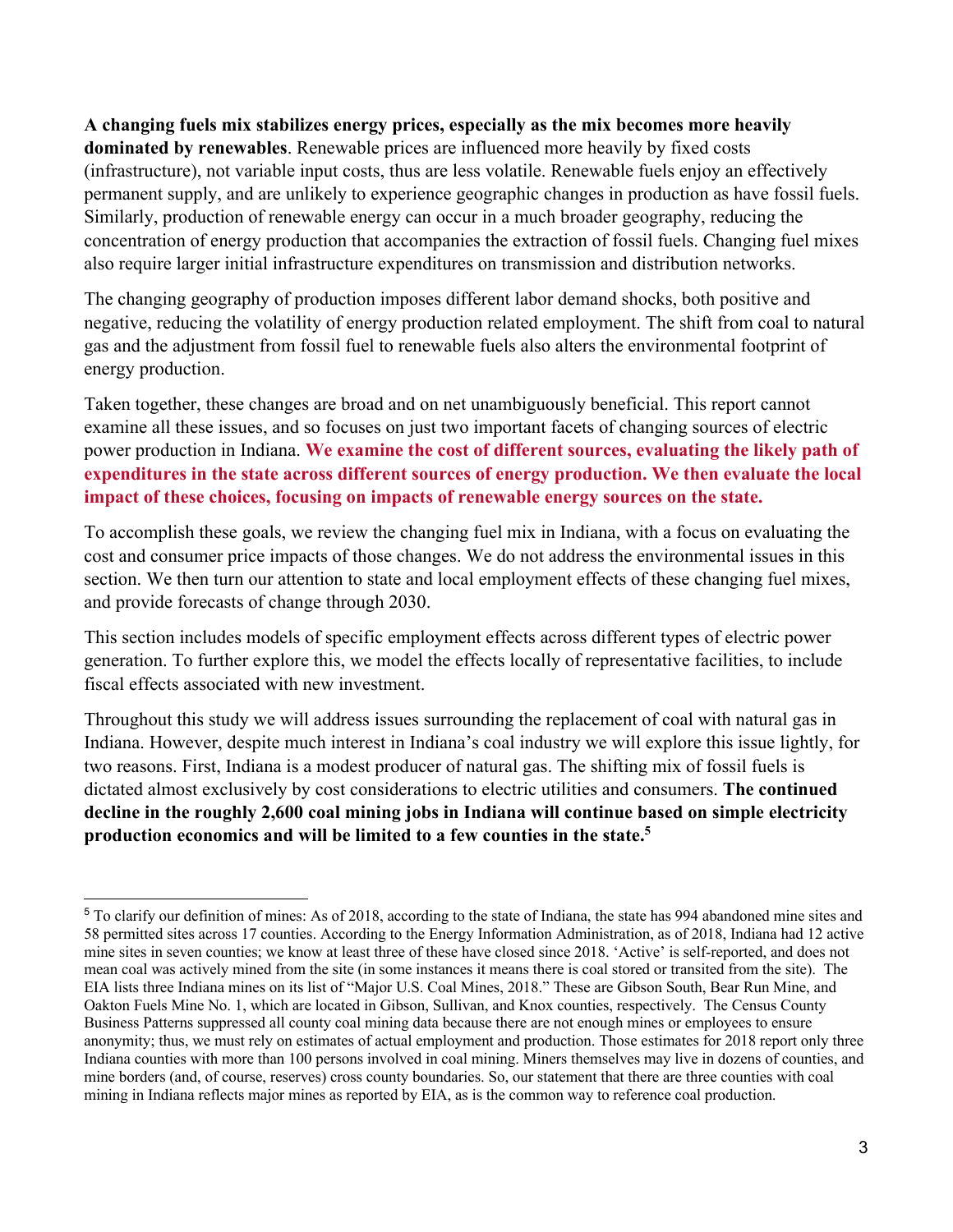Secondly, the major employment shock associated with electricity power generation in Indiana involves the shift to renewable energy. **As this study details, this shift will result in a net increase in employment and a broadening of the economic distribution of these jobs.** This phenomenon, and the associated fiscal effects, will thus dominate our discussion. We begin with a history of energy power production and use in Indiana.

## **The Changing Fuels Mix and Energy Prices**

The Indiana economy is growing less energy-intensive over time, a phenomenon resulting from several trends. Energy efficiency within energy intensive sectors of the economy reduces the overall intensity of energy use, while household consumption is increasingly turning towards less energy intensive sectors. Between the 1960s and today, the share of household spending on manufactured goods declined from 50 percent to roughly 30 percent, reducing the share of energy intensive production within the economy.

Over the past two decades real Gross Domestic Product in Indiana has risen, while the energy use within those sectors dropped from 11.5 BTUs per dollar of GDP to 8.44 BTUs per dollar of GDP. This is over a 30 percent reduction.

Not only has the energy intensity of GDP production declined substantially, total energy use in Indiana peaked before the Great Recession. The state is becoming far more energy efficient than in previous decades. This trend is consistent with trends observed across the United States.<sup>6</sup>



<sup>6</sup> See Cooper, Adam and Lorraine Watkins (2019) Energy Efficiency Trends in the Electric Power Industry, The Edison Foundation, March 2019.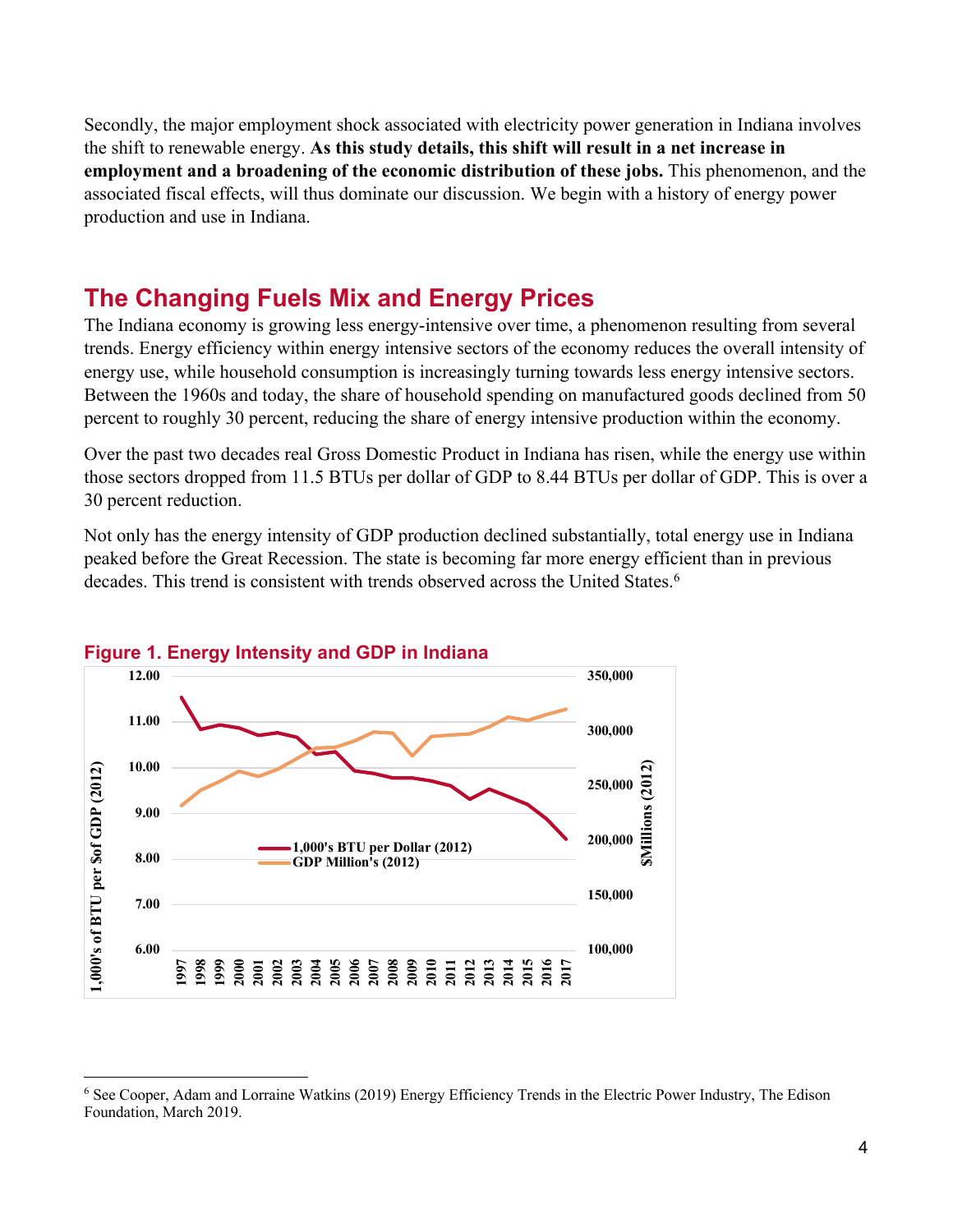*Figure 1* illustrates the stark decline in energy intensity contrasted with the increase in Gross Domestic Product in Indiana. This is an almost 40 percent reduction in energy use per dollar of GDP produced. The overall energy efficiency is important to consider when evaluating the mix of fuels. For example, electric vehicles may be more efficient than those powered directly by fossil fuels, so shifting from gasoline to electric vehicles can improve overall energy efficiency. However, the use of electricity in Indiana has also enjoyed deep efficiencies.

From 2010 to 2018, there was an 11.9 percent decline in the amount of energy used to produce a dollar of real Gross Domestic Product. So, Indiana is experiencing deep productivity gains across all energy sources and across the use of electricity. One consequence of this is that energy use in Indiana peaked in 2007. *See Figure 2.*

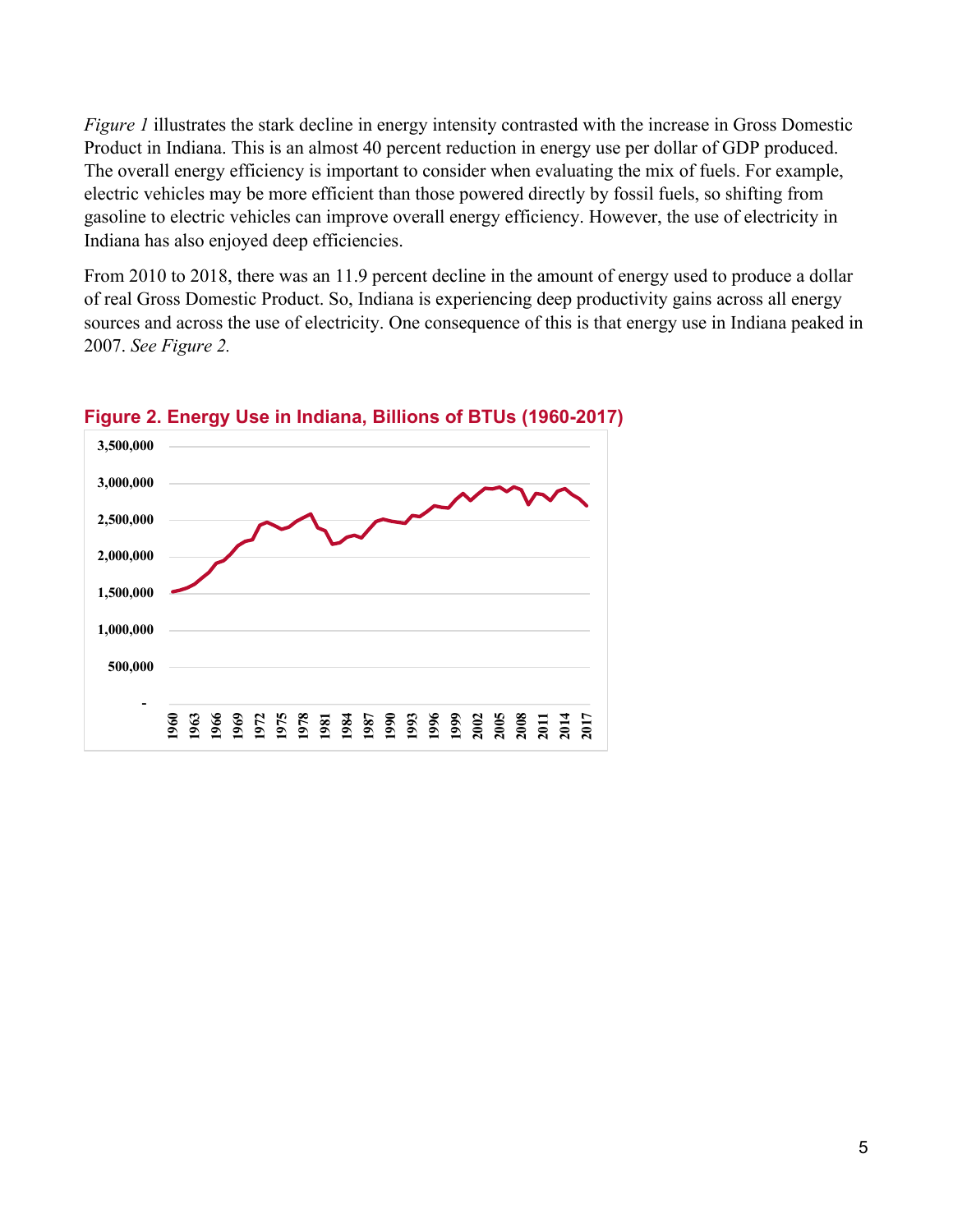**Coincident with these changes, the retail price of electricity has remained remarkably stable, with prices today similar to prices in 1990 across all consumer types**. These prices are subject to Rate of Return Regulation as well as firm specific contract negation. As such, they include capital costs. *See Figure 3.*



**Figure 3. Real Electricity Prices in Indiana (1990-2018), (\$2018)**

**The shifting energy mix in Indiana mimics the nation as a whole, which is substituting natural gas and renewables for coal-fired electricity production**. As noted above, nationally, the use of coal for electricity production declined from 48 percent in 2008 to under 28 percent in 2018.7 This changing mix of fuels was dictated by energy production economics, which changed following the widespread use of fracking, combined with horizontal drilling and other improvements in technology to reach large natural gas reserves in the United States that were previously thought to be commercially unfeasible to access.

Historic and natural circumstances dictate state level fuel mixes. States that experienced significant infrastructure development during the New Deal currently experience high levels of hydro-electric power. Several states enjoy large-scale nuclear power energy production, and states adjacent to large bodies of water and windy environments use wind power. Places with considerable sun exposure also rely upon solar or photovoltaic cells. States that produce row crops of soybean and corn also produce electricity through the burning of biomass. Some states engaged in broad policies to promote distributed production by consumers, such as Hawaii, and states have different goals with respect to greenhouse gas emissions. These factors combine to cause differing fuel mixes across states.

Energy production in Indiana is dominated by coal and natural gas. Total fossil fuel production of electricity in Indiana was 96.7 percent of the state's entire energy consumption in 2010. **However, the** 

<sup>7</sup> Ibid. Energy Information Administration, Energy Production Annual various years.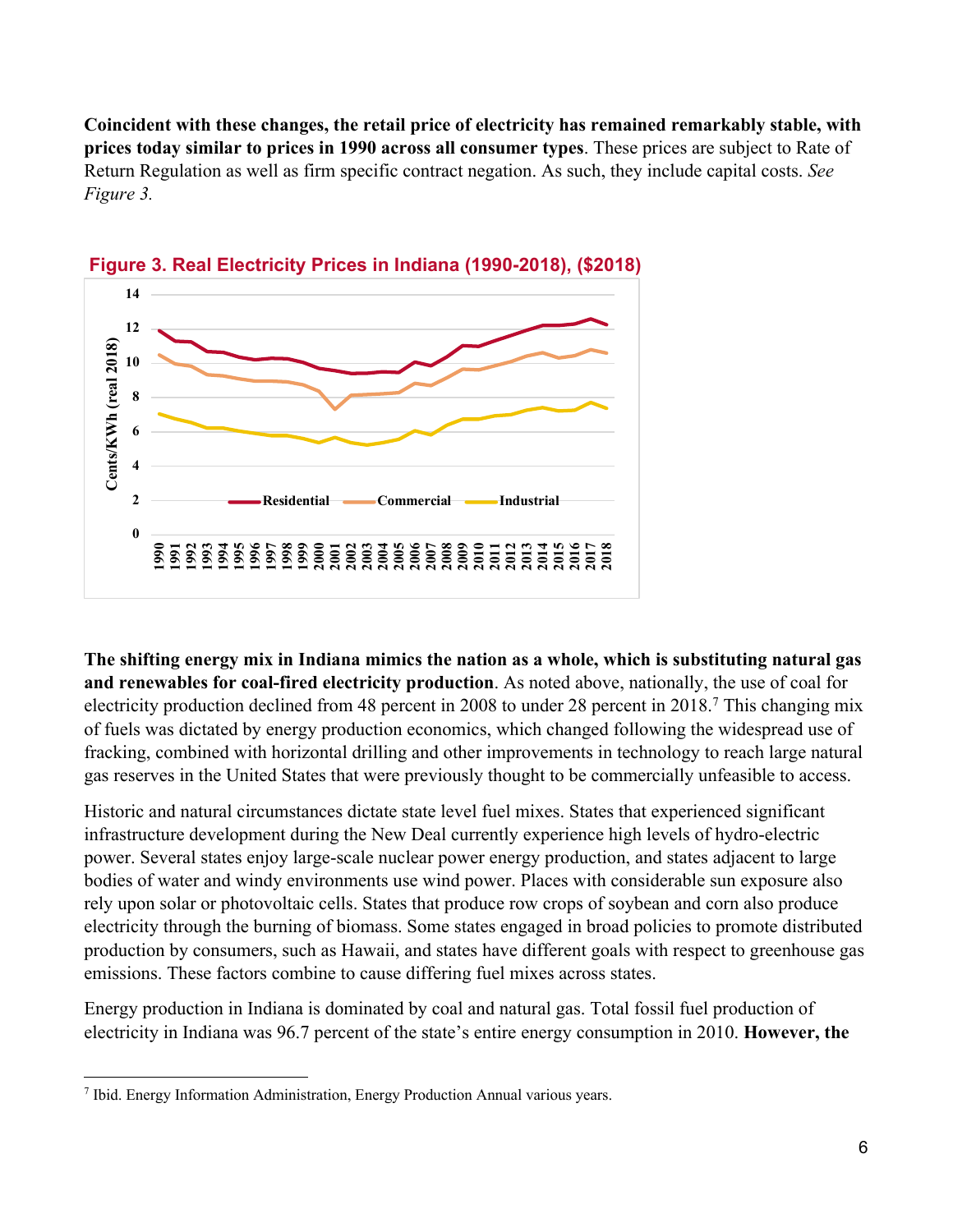**use of natural gas for energy production is rapidly replacing that of coal.** Since 2010, natural gas has grown by 526 percent, while coal's share declined by 12.4. There is no nuclear power generation.<sup>8</sup> *See Figure 4.*



**Figure 4. Changes in Coal and Natural Gas Use for Electric Power Production in Indiana**

**The cause of this shift in fuel sources is wholly due to the economics of electric power generation.** Estimates of the average cost of **electricity production for coal range from \$66 to \$152**, while combined cycle **natural gas production costs range from \$44 to \$68** per megawatt hour (MWh). 9 With fuel future markets demonstrating that long-term pricing trends will continue, it is nearly certain the displacement of coal with natural gas will continue for decades. *See Table 1*.

| Table 1. Fuel for Electric Power Generation in Indiana (2010 and 2018) |       |       |                      |  |  |  |  |
|------------------------------------------------------------------------|-------|-------|----------------------|--|--|--|--|
|                                                                        | 2010  | 2018  | <b>Change in MWh</b> |  |  |  |  |
| Coal                                                                   | 89.7% | 68.3% | $-34,872,429$        |  |  |  |  |
| <b>Natural Gas</b>                                                     | 5.2%  | 23.6% | 20,342,009           |  |  |  |  |
| Petroleum                                                              | 0.1%  | 0.1%  | $-23,939$            |  |  |  |  |
| <b>Other Gases</b>                                                     | 1.7%  | 2.0%  | 181,673              |  |  |  |  |
| <b>Other Biomass</b>                                                   | 0.2%  | 0.4%  | 148,266              |  |  |  |  |
| Hydro                                                                  | 0.4%  | 0.2%  | $-231,051$           |  |  |  |  |
| Solar                                                                  | 0.0%  | 0.3%  | 290,717              |  |  |  |  |
| Wind                                                                   | 2.3%  | 4.8%  | 2,503,110            |  |  |  |  |
| Other                                                                  | 0.3%  | 0.3%  | $-59,383$            |  |  |  |  |
| Total                                                                  |       |       | $-11,721,027$        |  |  |  |  |

<sup>&</sup>lt;sup>8</sup> There are no nuclear power generation facilities in Indiana; however, Indiana Michigan Power receives a significant amount of nuclear power from Michigan.

<sup>9</sup> See Lazard (2019) Levelized Cost of Energy Analysis, v. 13.0, Nov 7, 2019. These are utility scale range of unsubsidized average costs. High end for coal includes carbon capture.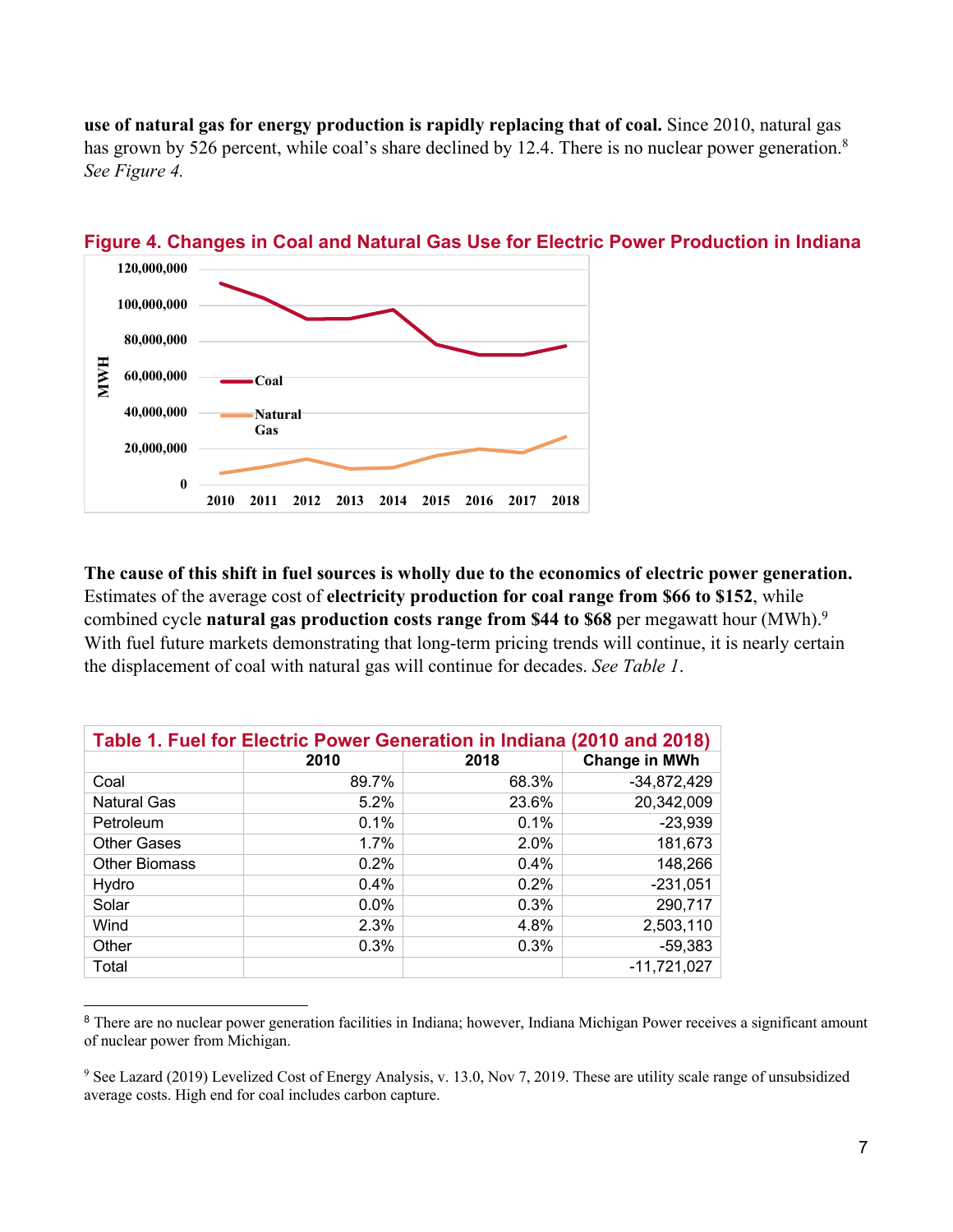Renewable energy sources are a small, but growing part of Indiana's fuel mix. *See Figure 5*. Renewable energy sources, including hydroelectric, wind, solar, or photovoltaic and biomass contributed 6.81 percent of Indiana's electric power generation across all types in 2018. This is a strong increase since 2010, when renewable use was 4.8 percent of energy use. **This shift is also being driven primarily by the lower cost of renewable energy. From 2010 to 2018, the average cost per MWh of wind dropped from \$124 to \$40, while solar average costs dropped from \$248 to \$40 per MWh**. But, to place this in context, the natural gas share of production rose from 19.8 percent in 2010 to 28.8 percent in 2018. Natural gas as a source of electric power generation grew by 4.7 times the rate of renewables.

Within Indiana, the mix of renewable energy for all electric power generation has risen rapidly, but remains modest in comparison to natural gas growth. Compared to the nation as a whole, Indiana remains a modest user of renewable energy.



#### **Figure 5. Mix of Renewable Energy Use in Indiana (all energy)**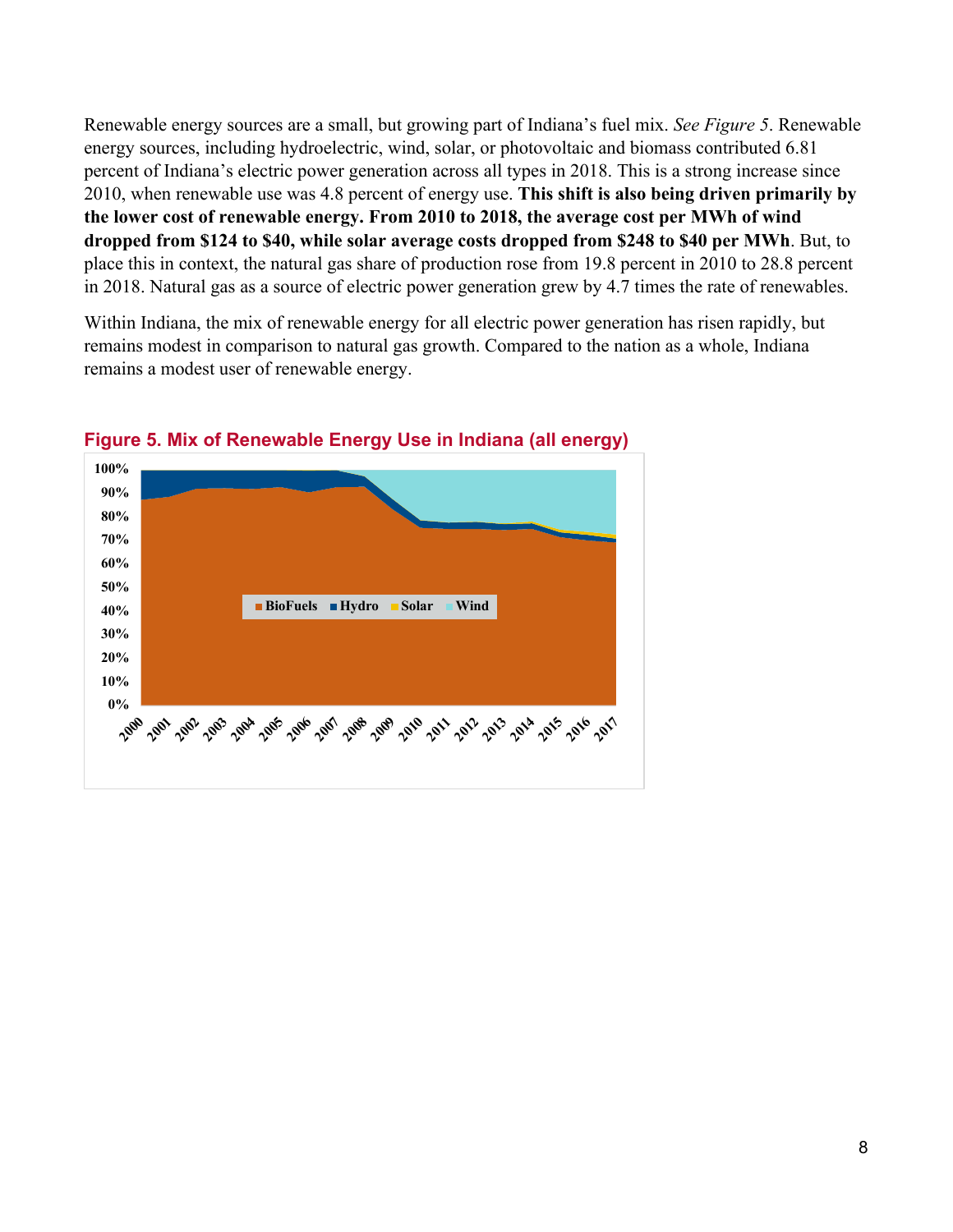

#### **Figure 6. Levelized Cost of Energy, 2009-2018***<sup>10</sup>*

These data sets report inevitable, market-based changes in the sources of energy production to include electric power generation in Indiana. **This trend is similar, if lagging the nation as whole, which has a higher share of energy consumption in renewable energy and natural gas**.

These facts and the likelihood of the continued trend introduce two broad energy-related policy considerations for state and local policymakers, businesses, and citizens. The first question is whether energy production will remain available, in sufficient supply, and at a reasonable price to meet the demand of households, businesses, and governments? The second question is what benefits and costs to state and local economies do these shifts entail?

The answer to the first question is readily resolved. There are no examples in the modern record of gradual fuel source adjustments resulting in shortages or service interruptions. Indeed, in the most recent studies we could locate, service interruptions between 2008 and 2016 declined across all type of occurrences.11 Indeed, there is no extant evidence of market-based supply issues contributing to energy supply unreliability in the United States in recent decades. For readers familiar with even the most modest understanding of portfolio analysis should find this unsurprising. However, there are also management and market innovations which contribute to energy reliability.

One example of important innovations in management of energy delivery is the Midcontinent Independent System Operator (MISO), which manages the delivery of power across 15 U.S. states and a Canadian province.12 These organizations, referred to as Regional Transmission Organizations (RTOs)

<sup>&</sup>lt;sup>10</sup> Nominal dollars, from Lazard, 13.0 "Lazard's Levelized Cost of Energy Analysis" November, 2019. These are utility scale mean unsubsidized costs.

<sup>&</sup>lt;sup>11</sup> See LaCommare, Kristina H., Joseph J. Eto, Heidemarie C. Caswell, (2018) Distinguishing Among the Sources of Electric Service Interruptions, IEEE International Conference.

<sup>12</sup> MISO employs over 900, and is headquartered in Carmel, Indiana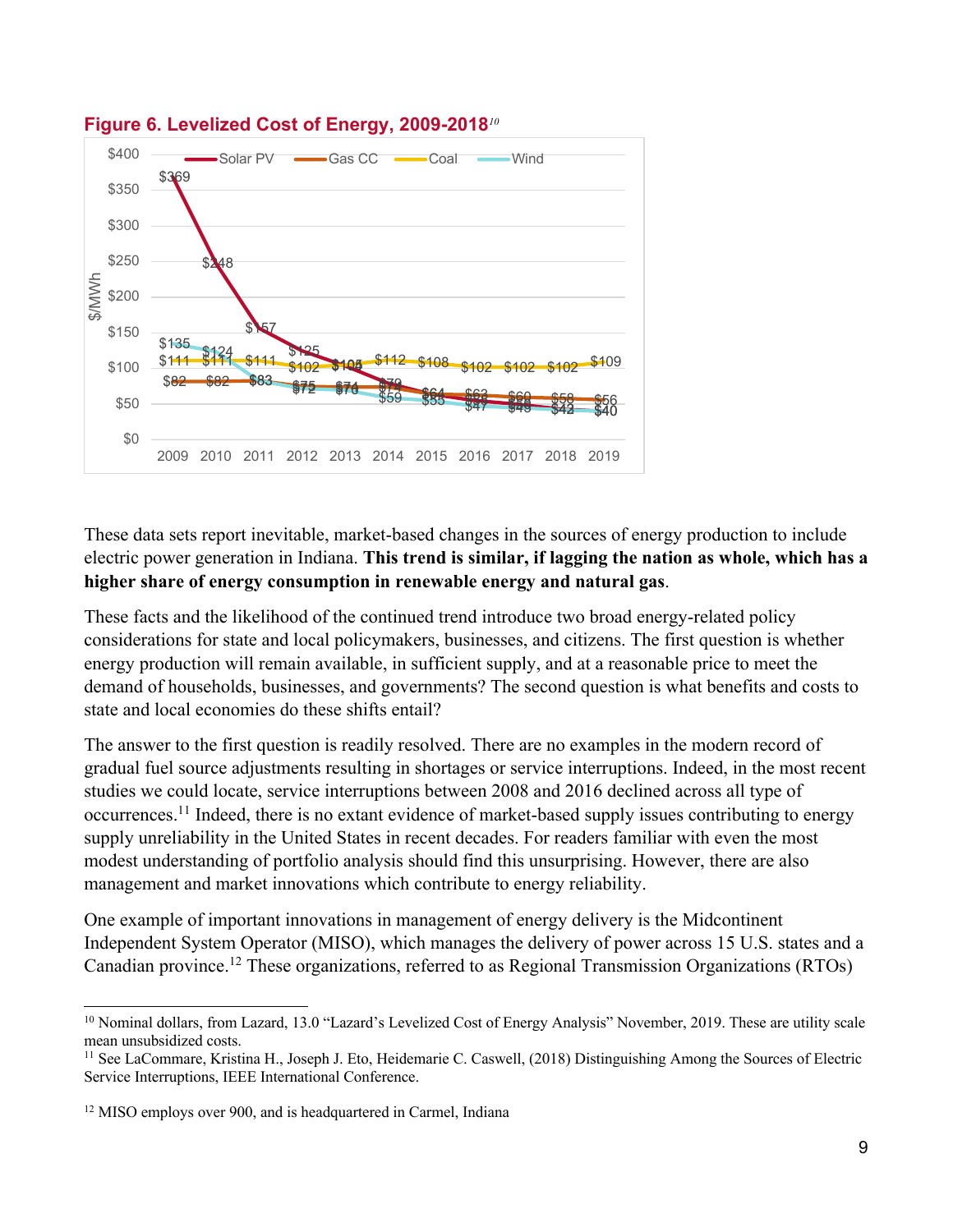integrate energy purchases to ensure supply of energy meets demand for consumers across broad regions. Broad regional variability in demand at any particular time smooths demand fluctuations.<sup>13</sup>

**One result of this is that energy reliability is now mostly a problem of unplanned interruptions resulting from major events, such as storms, which account for the vast majority of all service interruptions.14** Indeed, we could find no evidence of supply-side service interruptions based on transition to renewable energy sources. This includes contemporaneous accounts, and through the integration of RTOs in the early part of the 21<sup>st</sup> Century. The most recent study on this compared U.S. and international experience, and was published in 1982.15

However, the economic impact of shifting fuel choices is a question that requires more analytical complexity than the potential for fuel based interruptions. It is to that issue we now turn our attention.

## **Economic Impact of Changing Energy Production in Indiana**

**Indiana is an energy importing state.** This is particularly true with respect to our electricity consumption. We are 2.0 percent of the nation's population and consume 2.7 percent of the nation's energy.<sup>16</sup> Today, our largest single fuel source in use is coal. In 2018, Indiana produced 4.53 percent of the nation's coal. Our production of natural gas is very modest, despite the growth in use in Indiana. We import both coal and natural gas to produce electric power.

The extraction of fossil fuels generates economic activity in Indiana. As of the last available quarter of data (2018:Q3), Indiana employed 134 workers in the extraction of natural gas resources, and 2,662 coal miners. A further 438 workers were employed in support activities for mining (including non-coal resources), 1,879 workers were employed in the distribution of natural gas, for both home and commercial use, and 342 in natural gas pipeline transmission.

Significant attention has been paid to employment changes surrounding coal mining. The 21st Century coal mine employment peak in Indiana was in 2012. Nationally, employment peaked in 2011, and has since seen a 40 percent decline in employment. Indiana's experience has been somewhat better, with employment declining only 34 percent since peak 2011, and has since stabilized. *See Figure 7.*

<sup>&</sup>lt;sup>13</sup>For case studies of the development of MISO see Stafford, Benjamin A., and Elizabeth J. Wilson. "Winds of change in energy systems: Policy implementation, technology deployment, and regional transmission organizations." *Energy Research & Social Science* 21 (2016): 222-236; and Li, Mo, Timothy M. Smith, Yi Yang, and Elizabeth J. Wilson. "Marginal emission factors considering renewables: A case study of the US Midcontinent independent system operator (MISO) system." *Environmental science & technology* 51, no. 19 (2017): 11215-11223

<sup>&</sup>lt;sup>14</sup> See LaCommare, Kristina H., Joseph J. Eto, Heidemarie C. Caswell, (2018) Distinguishing Among the Sources of Electric Service Interruptions, IEEE International Conference.

<sup>15</sup> Sanghvi, Arun P. "Economic costs of electricity supply interruptions: US and foreign experience." *Energy Economics* 4, no. 3 (1982): 180-198.

<sup>&</sup>lt;sup>16</sup> Ibid, Cooper and Watson, 2019, Table 3.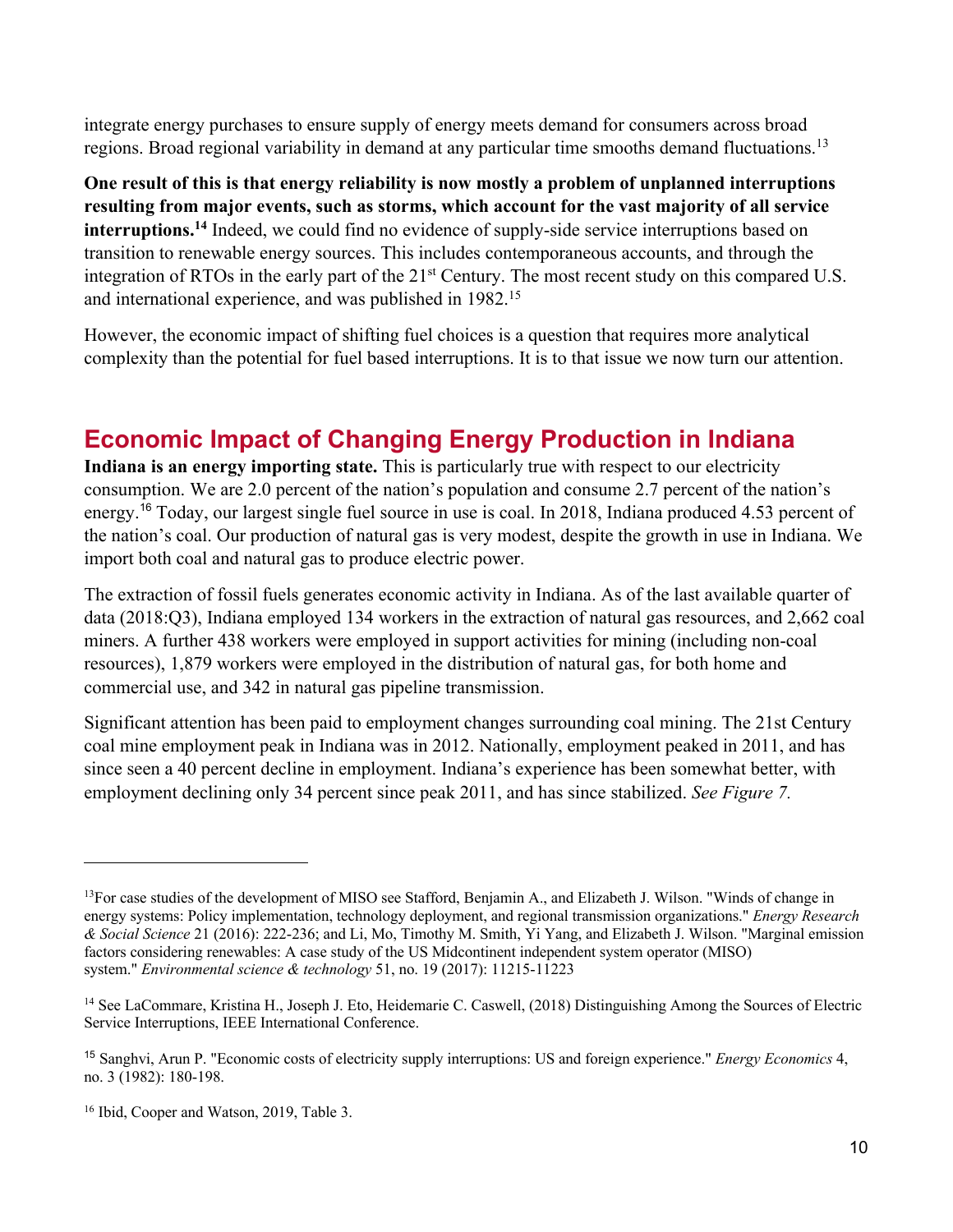

**Figure 7. Coal Employment in Indiana**

Indiana's less deep losses are not due solely to declining demand for coal, but by slower productivity growth in mining operations. This is almost certainly due to the shift towards more underground production, which is less productive than surface mining. *See Figure 8.*



**Figure 8. Productivity in Coal Mining (Short tons/labor hour)**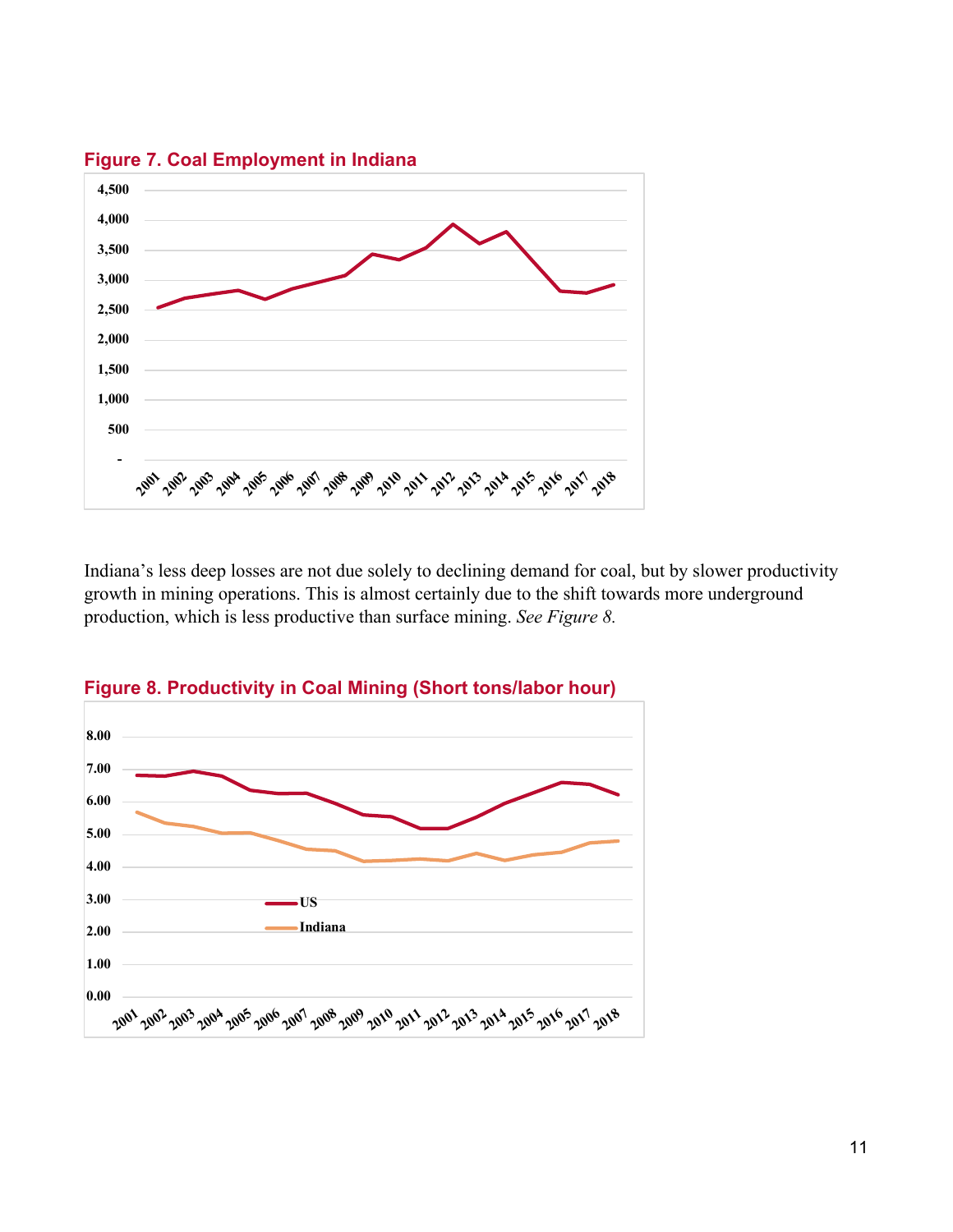Data on industry employment in renewables is not directly reported, since these jobs are similar to existing occupations. Instead, we must rely upon modeling of economic activity to evaluate the total economic effect of each type of electric power production. To do so, we include three steps. First, we collect annual state level electric power production by source from the Energy Information Administration. In this, we combine both the industrial and commercial power production. *See Table 2.*

| Table 2. Indiana Electric Power Production, by Source, Millions of MWh, 2010 to<br>2018 |       |                       |                  |                       |                                |              |       |      |              |       |
|-----------------------------------------------------------------------------------------|-------|-----------------------|------------------|-----------------------|--------------------------------|--------------|-------|------|--------------|-------|
| Year                                                                                    | Coal  | <b>Natural</b><br>Gas | <b>Petroleum</b> | <b>Other</b><br>Gases | <b>Other</b><br><b>Biomass</b> | <b>Hydro</b> | Solar | Wind | <b>Other</b> | Total |
| 2010                                                                                    | 112.3 | 6.5                   | 0.2              | 2.1                   | 0.3                            | 0.5          | 0.0   | 2.9  | 0.4          | 125.2 |
| 2011                                                                                    | 104.2 | 10.1                  | 1.3              | 2.2                   | 0.3                            | 0.4          | 0.0   | 3.3  | 0.4          | 122.1 |
| 2012                                                                                    | 92.5  | 14.5                  | 0.9              | 2.5                   | 0.3                            | 0.4          | 0.0   | 3.2  | 0.3          | 114.7 |
| 2013                                                                                    | 92.7  | 9.0                   | 1.6              | 2.4                   | 0.4                            | 0.4          | 0.0   | 3.5  | 0.4          | 110.4 |
| 2014                                                                                    | 97.5  | 9.6                   | 1.4              | 2.2                   | 0.4                            | 0.4          | 0.1   | 3.5  | 0.4          | 115.4 |
| 2015                                                                                    | 78.2  | 16.3                  | 1.3              | 2.3                   | 0.4                            | 0.4          | 0.2   | 4.5  | 0.4          | 104.0 |
| 2016                                                                                    | 72.5  | 20.0                  | 0.6              | 2.3                   | 0.4                            | 0.4          | 0.2   | 4.9  | 0.4          | 101.8 |
| 2017                                                                                    | 72.4  | 18.0                  | 0.1              | 2.0                   | 0.5                            | 0.3          | 0.3   | 5.1  | 0.3          | 98.9  |
| 2018                                                                                    | 77.5  | 26.8                  | 0.1              | 2.3                   | 0.5                            | 0.2          | 0.3   | 5.4  | 0.3          | 113.5 |

We then translate this production into revenues, using the real weighted average fuel price across all consumers as reported by the EIA. This yields revenue for each type of fuel or generating source. *See Table 3.*

| Table 3. Revenue (\$2018, Millions) |       |                       |                  |                       |                                |       |              |      |              |        |
|-------------------------------------|-------|-----------------------|------------------|-----------------------|--------------------------------|-------|--------------|------|--------------|--------|
| Year                                | Coal  | <b>Natural</b><br>Gas | <b>Petroleum</b> | <b>Other</b><br>Gases | <b>Other</b><br><b>Biomass</b> | Hydro | Solar        | Wind | <b>Other</b> | Total  |
| 2010                                | 8,616 | 497                   | 12               | 164                   | 24                             | 35    | $\mathbf{0}$ | 225  | 29           | 9,601  |
| 2011                                | 8,343 | 806                   | 107              | 175                   | 27                             | 33    | 0            | 263  | 30           | 9,783  |
| 2012                                | 7,665 | 1,200                 | 78               | 207                   | 28                             | 36    | $\mathbf 0$  | 266  | 29           | 9,508  |
| 2013                                | 8,090 | 789                   | 137              | 210                   | 33                             | 34    | 3            | 304  | 39           | 9,638  |
| 2014                                | 8,838 | 867                   | 123              | 196                   | 35                             | 34    | 9            | 317  | 35           | 10,455 |
| 2015                                | 7,033 | 1,462                 | 120              | 204                   | 40                             | 34    | 14           | 406  | 38           | 9,351  |
| 2016                                | 6,688 | 1,844                 | 56               | 210                   | 40                             | 39    | 21           | 452  | 33           | 9,382  |
| 2017                                | 7,072 | 1,756                 | 12               | 195                   | 46                             | 30    | 27           | 497  | 30           | 9,665  |
| 2018                                | 7,552 | 2,615                 | 13               | 227                   | 45                             | 22    | 28           | 530  | 31           | 11,062 |

The total revenue estimates by industry provide a conceptual bridge to standard input-output modeling of impact per dollar of production. Using standard input-output modeling from a model maintained by Chmura Economics, LLC, we generate the employment, output and total compensation effects of different types of electric power production.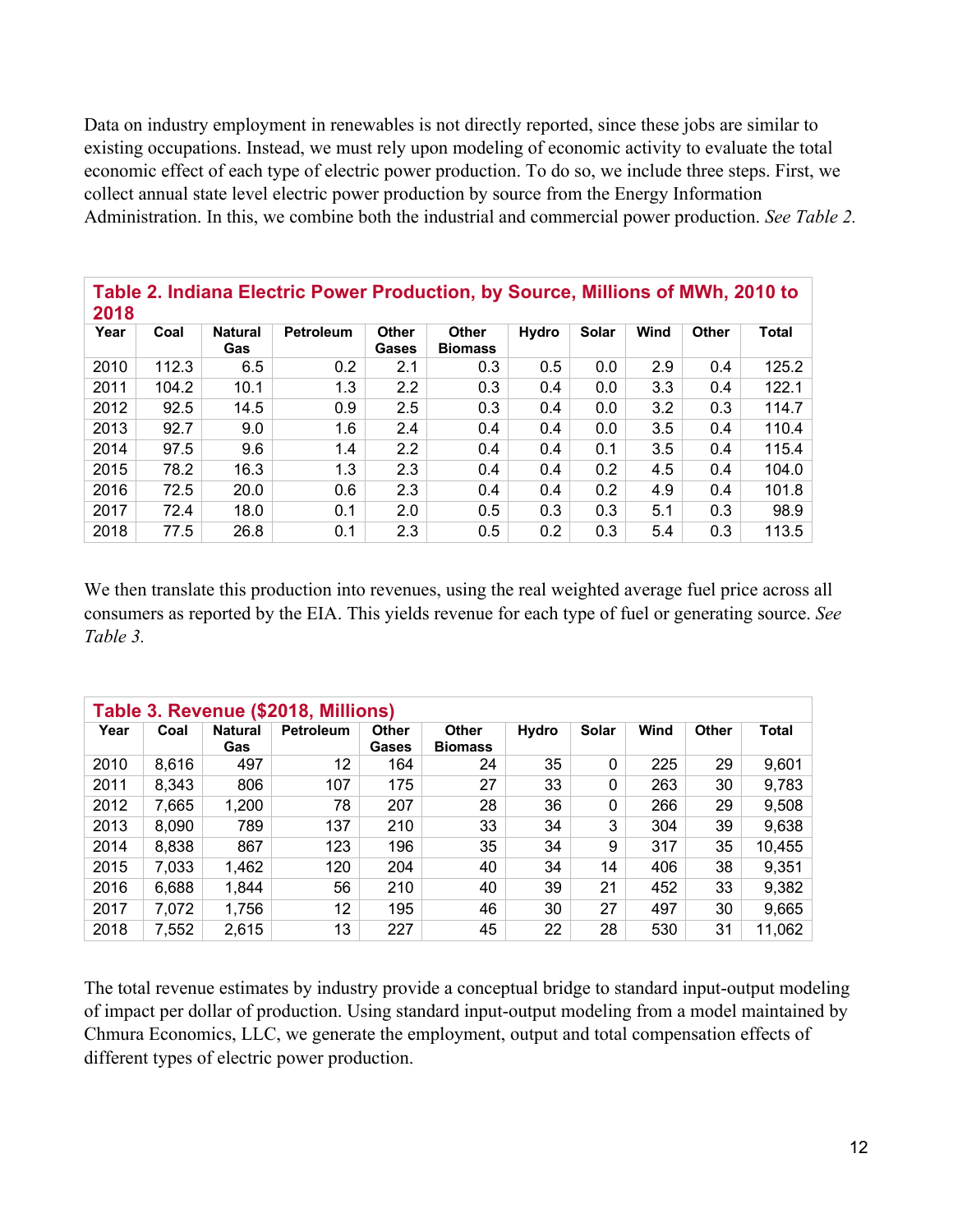Input-output models are often used to generate static economic assessments of discrete changes to local economies. These models typically produce direct effects from a particular type of economic activity (here, the purchase of \$100 million of electric power). The input-output framework then generates direct effects, which are the employment numbers associated with the facility itself.

The model also produces indirect effects, which are the impacts associated with supply chains, such as coal to a coal-fired power plant. The direct effects model the level of imports and in-state purchases to generate the effects of specific activities. Thus, these models are at the industry, not firm level and use average, not firm specific purchases of items within and outside the state. Finally, the model generates induced effects, which result from increased population due to the change in the local economy. These are summed to provide a total economic effect.

There are other local effects, such as emissions of pollutants and land use patterns. We will only briefly address these issues. The impact of changing fuel mixes also influences local fiscal conditions, which we address in detail in the final analytical section. *Table 4* details the effect of the purchase of \$100 million of electricity from different types of facilities in Indiana. These impacts are only within the state, ignoring larger effects outside the region.

| <b>Table 4. Impact of \$100 Million Electricity Production Revenue</b>                      |               |                 |                         |               |  |  |  |  |  |
|---------------------------------------------------------------------------------------------|---------------|-----------------|-------------------------|---------------|--|--|--|--|--|
| Indiana Annual Impact of Electric Power Generation (Event Size = \$100 Million)             |               |                 |                         |               |  |  |  |  |  |
|                                                                                             | <b>Direct</b> | <b>Indirect</b> | Induced                 | <b>Total</b>  |  |  |  |  |  |
| Employment                                                                                  | 135           | 37              | 92                      | 264           |  |  |  |  |  |
| Sales/Output                                                                                | \$100,000,000 | \$8,980,318     | \$15,579,463            | \$124,559,780 |  |  |  |  |  |
| Compensation                                                                                | \$20,391,353  | \$2,424,092     | $\overline{84,945,431}$ | \$27,760,875  |  |  |  |  |  |
| Indiana Annual Impact of Fossil Fuel Electric Power Generation (Event Size = \$100 Million) |               |                 |                         |               |  |  |  |  |  |
|                                                                                             | <b>Direct</b> | <b>Indirect</b> | <b>Induced</b>          | <b>Total</b>  |  |  |  |  |  |
| Employment                                                                                  | 134           | 35              | 92                      | 261           |  |  |  |  |  |
| Sales/Output                                                                                | \$100,000,000 | \$8,611,085     | \$15,500,492            | \$124,111,578 |  |  |  |  |  |
| Compensation                                                                                | \$20,383,050  | \$2,302,888     | \$4,920,352             | \$27,606,290  |  |  |  |  |  |
| Indiana Annual Impact of Solar Electric Power Generation (Event Size = \$100 Million)       |               |                 |                         |               |  |  |  |  |  |
|                                                                                             | <b>Direct</b> | <b>Indirect</b> | <b>Induced</b>          | <b>Total</b>  |  |  |  |  |  |
| Employment                                                                                  | 292           | 101             | 108                     | 501           |  |  |  |  |  |
| Sales/Output                                                                                | \$100,000,000 | \$21,757,326    | \$18,256,147            | \$140,013,472 |  |  |  |  |  |
| Compensation                                                                                | \$24,138,362  | \$6,643,029     | \$5,795,085             | \$36,576,475  |  |  |  |  |  |
| Indiana Annual Impact of Wind Electric Power Generation (Event Size = \$100 Million)        |               |                 |                         |               |  |  |  |  |  |
|                                                                                             | <b>Direct</b> | <b>Indirect</b> | Induced                 | <b>Total</b>  |  |  |  |  |  |
| Employment                                                                                  | 148           | 93              | 106                     | 347           |  |  |  |  |  |
| Sales/Output                                                                                | \$100,000,000 | \$20,037,066    | \$17,874,824            | \$137,911,890 |  |  |  |  |  |
| Compensation                                                                                | \$20,673,245  | \$6,058,284     | \$5,674,041             | \$32,405,570  |  |  |  |  |  |
| Indiana Annual Impact of Biomass Electric Power Generation (Event Size = \$100 Million)     |               |                 |                         |               |  |  |  |  |  |
|                                                                                             | <b>Direct</b> | <b>Indirect</b> | <b>Induced</b>          | <b>Total</b>  |  |  |  |  |  |
| Employment                                                                                  | 139           | 94              | 106                     | 339           |  |  |  |  |  |
| Sales/Output                                                                                | \$100,000,000 | \$20,153,043    | \$17,901,290            | \$138,054,333 |  |  |  |  |  |
| Compensation                                                                                | \$19,971,177  | \$6,101,586     | \$5,682,442             | \$31,755,205  |  |  |  |  |  |
| Indiana Annual Impact of Hydroelectric Power Generation (Event Size = \$100 Million)        |               |                 |                         |               |  |  |  |  |  |
|                                                                                             | <b>Direct</b> | <b>Indirect</b> | <b>Induced</b>          | <b>Total</b>  |  |  |  |  |  |
| Employment                                                                                  | 233           | 106             | 110                     | 449           |  |  |  |  |  |
| Sales/Output                                                                                | \$100,000,000 | \$23,415,580    | \$18,568,994            | \$141,984,574 |  |  |  |  |  |
| Compensation                                                                                | \$5,242,501   | \$7,115,760     | \$5,894,392             | \$18,252,653  |  |  |  |  |  |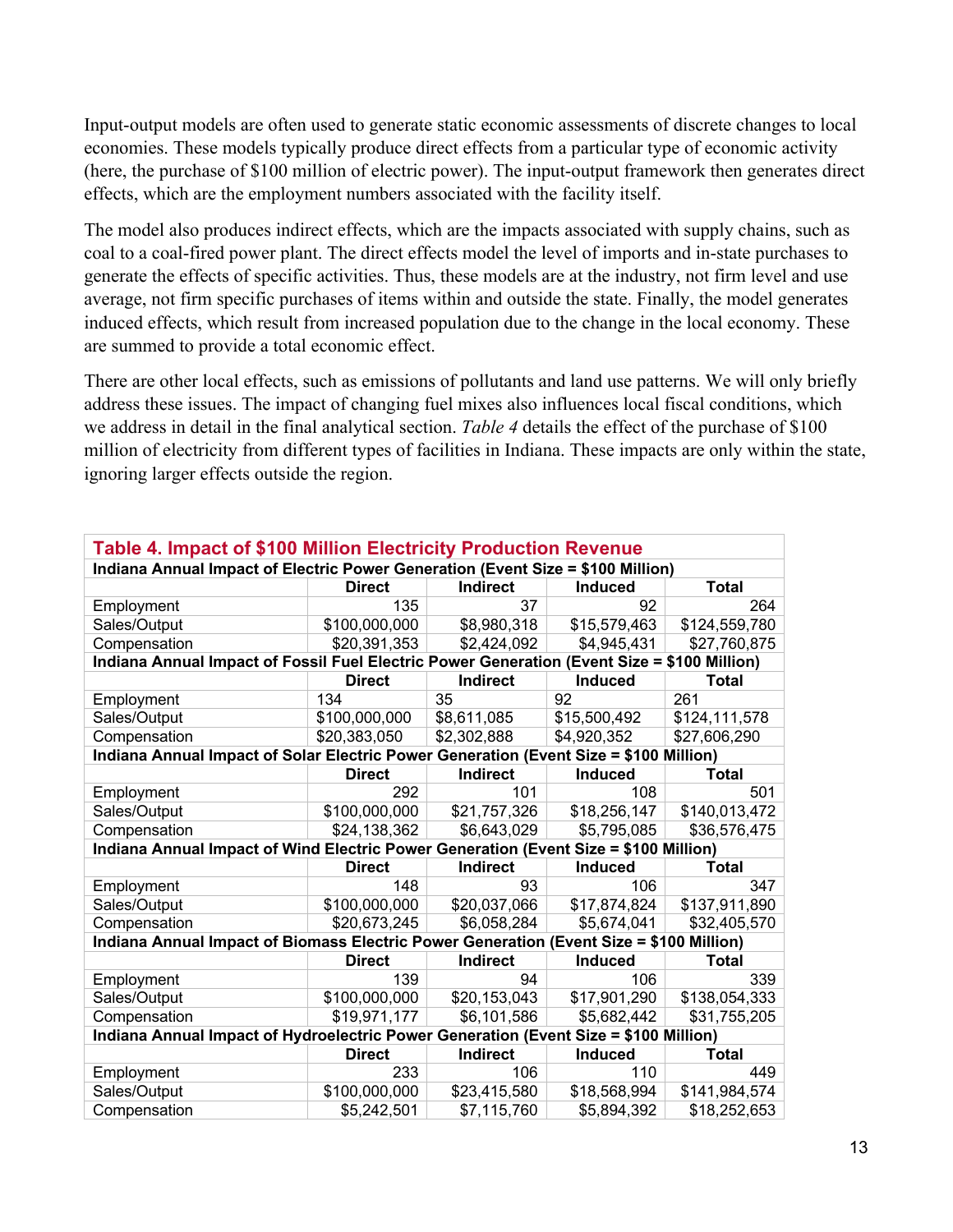Combining the jobs per \$100 million of revenue, by energy production source with the total energy sales by sector (as displayed in *Table 3)*, permits us to estimate a total jobs impact of the changing mix of electricity production in Indiana from 2010 to 2018. This is a simple adjustment, and does not include estimates of changing productivity.

As *Figure 7* illustrated earlier, the productivity of coal mining changes slowly with time. While we have clear evidence of coal mining productivity, the data are silent on productivity changes to the variety of other fuel sources. Thus, we simply assume constant productivity across the time period analyzed. This is certainly an imperfect assumption, but the between firm variability in productivity is certainly larger than the between year average we would need to model. See *Table 5* for these effects.

| Table 5. Total Employment Effect of Electric Power Production in Indiana |          |                       |                  |                              |                                |          |              |        |              |        |
|--------------------------------------------------------------------------|----------|-----------------------|------------------|------------------------------|--------------------------------|----------|--------------|--------|--------------|--------|
| Year                                                                     | Coal     | <b>Natural</b><br>Gas | <b>Petroleum</b> | <b>Other</b><br><b>Gases</b> | <b>Other</b><br><b>Biomass</b> | Hydro    | Solar        | Wind   | <b>Other</b> | Total  |
| 2010                                                                     | 22,487   | 1,296                 | 31               | 429                          | 81                             | 156      | $\Omega$     | 781    | 77           | 25,261 |
| 2011                                                                     | 21,774   | 2,104                 | 279              | 456                          | 91                             | 147      | $\mathbf{0}$ | 913    | 78           | 25,765 |
| 2012                                                                     | 20,006   | 3,131                 | 205              | 539                          | 94                             | 161      | $\Omega$     | 923    | 76           | 25,060 |
| 2013                                                                     | 21,116   | 2,058                 | 358              | 549                          | 111                            | 152      | 13           | 1,055  | 102          | 25,412 |
| 2014                                                                     | 23,067   | 2,264                 | 322              | 511                          | 120                            | 151      | 46           | 1,099  | 93           | 27,580 |
| 2015                                                                     | 18,356   | 3,816                 | 314              | 532                          | 136                            | 154      | 70           | 1,409  | 100          | 24,787 |
| 2016                                                                     | 17,455   | 4,812                 | 147              | 547                          | 135                            | 176      | 104          | 1,568  | 88           | 24,944 |
| 2017                                                                     | 18,458   | 4,584                 | 32               | 508                          | 157                            | 134      | 136          | 1,725  | 79           | 25,734 |
| 2018                                                                     | 19.710   | 6.824                 | 33               | 592                          | 152                            | 97       | 142          | 1.840  | 83           | 29,391 |
|                                                                          |          |                       |                  |                              |                                |          |              |        |              |        |
| Net<br>Change                                                            | $-2.777$ | 5.528                 | 2                | 163                          | 71                             | -59      | 142          | 1,059  | 6            | 4,135  |
| $\%$<br>Change                                                           | 12.3%    | 426.5%                | 6.5%             | 38.0%                        | 87.7%                          | $-37.8%$ | N/A          | 135.6% | 7.8%         | 16.3%  |

*Note: Figures may not sum due to rounding*

As is clear from *Table 5*, **the shift from coal to natural gas and renewables is accompanied by employment growth in energy production-related sectors.**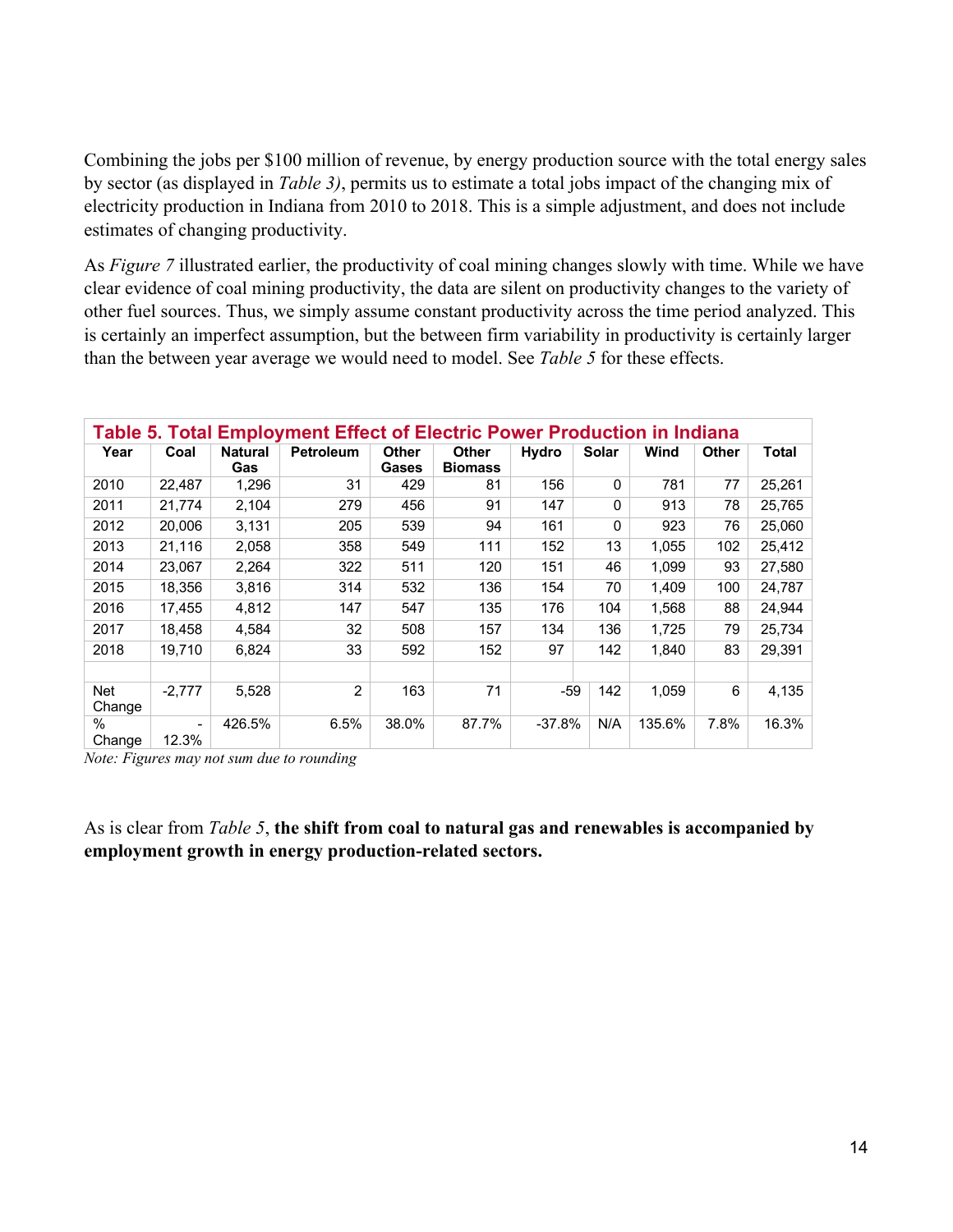

#### **Figure 9. Cumulative Total Employment Change by Major Energy Source**



Projecting these trends into the new decade should offer some insight to the employment effects of shifting fuel sources for electric power generation. To do this we forecast energy production of fossil fuels and renewables, along with state-level GDP. For the GDP model, we use an ARMA (1,1) with trend. For fossil fuel production, renewable production and total energy sector employment, we deploy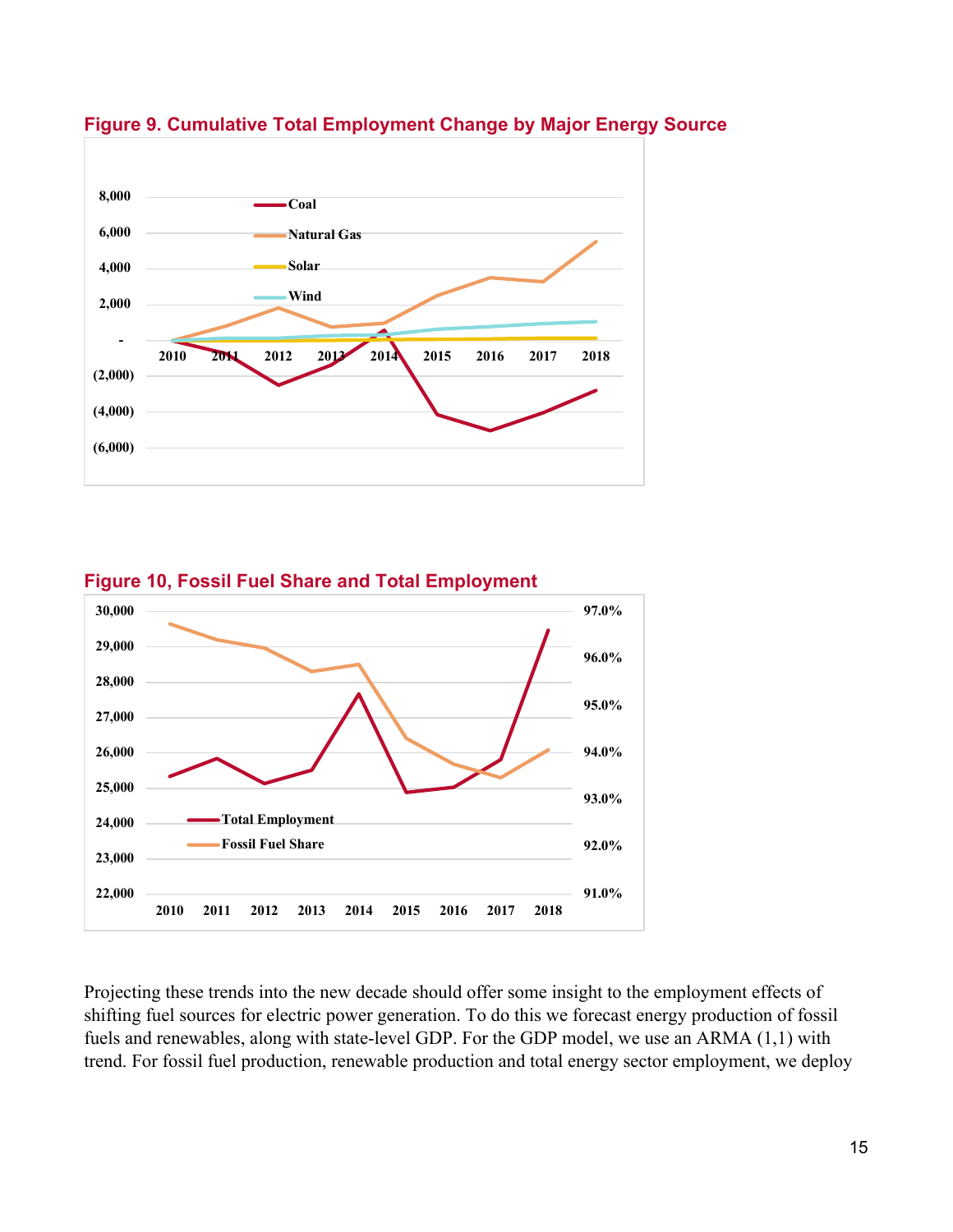state-level real GDP growth projections as an explanatory variable in projections of renewable and fossil fuel production through 2030. These models also include an ARMA  $(1,1)$  and trend.<sup>17</sup>

Using current trends, including an expected expansion of Indiana GDP at historical rates, we project growth of electric power generation of 9.7 percent. The total fossil fuel share would decline from 92.1 percent to 85.5 percent, with renewable fuels growing from 7.9 percent to 14.5 percent of the total energy production in Indiana. Accompanying this would be **job growth associated with electric power generation in Indiana from more than 29,000 to more than 33,000 workers.** 



#### **Figure 11. Changing Mix of Generation and Total Electric Power Generation Employment**

Importantly, the geographic mix of electric power generation will, through the increase of renewable energy, be more diffuse across Indiana. **Today, nearly all the direct fuel production is concentrated in three counties, with employment in coal mining concentrated almost wholly in a half a dozen counties.The inclusion of renewable energy resources, including solar, wind, and biomass will be distributed across a much broader geography of the state.** 

 $17$  An ARMA (1,1) is a first order autoregressive integrate moving average of the dependent variable. This with a trend is a common forecasting approach, particular with short annual time series which would lack seasonality.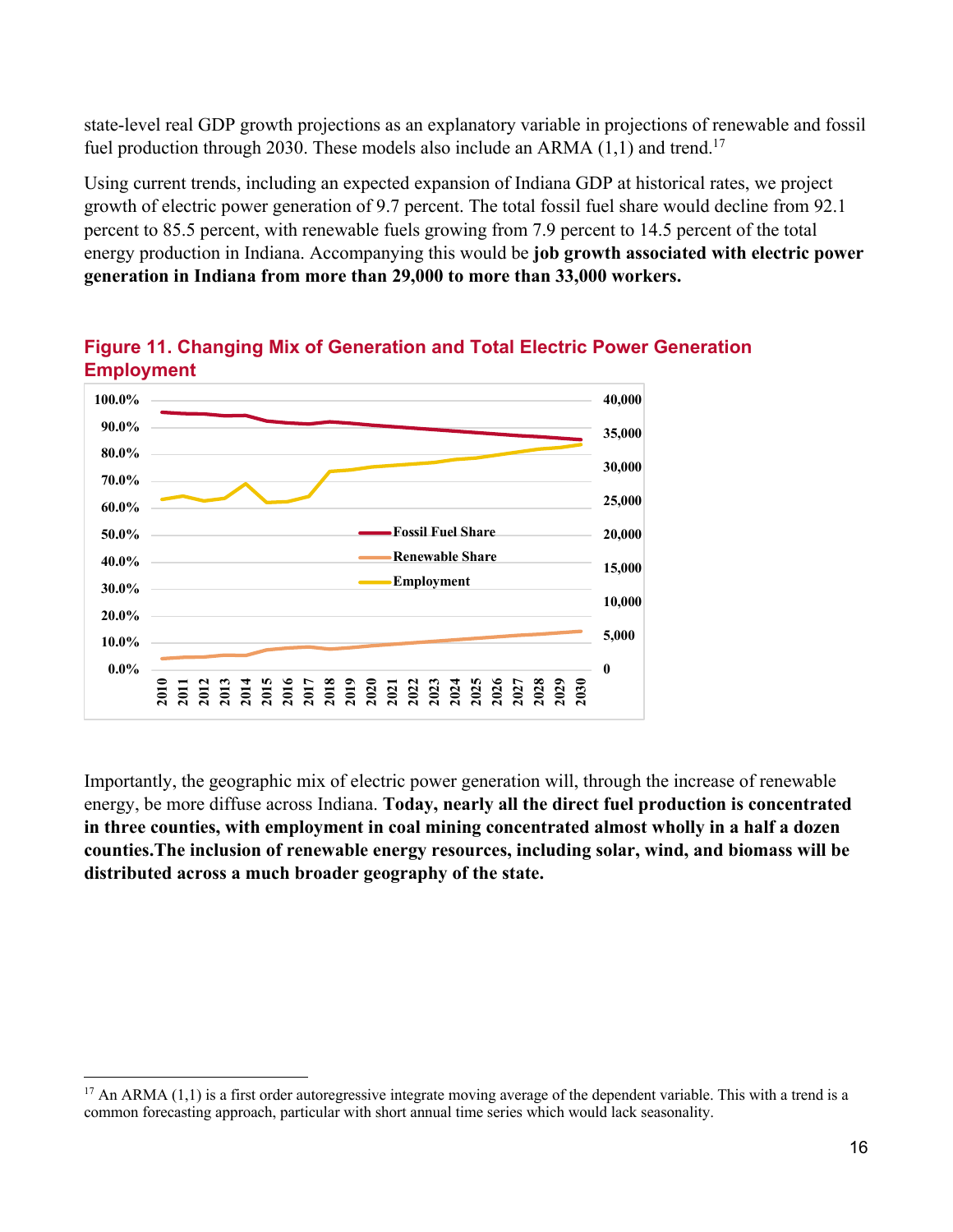# **Local and Fiscal Effects**

The production of energy occurs locally, creating fiscal effects locally and across the state. The following section models the impacts of the construction and operation of a new 50 Megawatt production facility for coal, natural gas combined cycle, solar, wind, or biomass facility constructed in a representative Indiana county. We report the total effects on employment, sales (output or production) and compensation as per the tables reported above. We also include direct capital estimates from several sources, and the expected tax effects.

Property taxes in Indiana accrue to local governments. There is a 3.0 percent property tax cap on industrial property, but abatements are common, particularly for large investments. We assume an effective tax rate of 2.5 percent, which is close to the actual average rate across Indiana's 92 counties. These values are reported for the first year. We do not calculate abatements or depreciation. Depreciation faces a taxable floor at 30 percent, but with most capital investment, large depreciation levels also increase effective tax rate. Thus, rates may converge to 3.0 percent, on only 30 percent of the remaining capital. As an example, these two factors would typically result in property tax collections of \$5 million initially, to drop to \$1.8 million per year by the eighth year after the investment is made. My estimates of capital levels are conservative.18

Income taxes are paid to the state. We assume taxes at the statuary 3.1 percent against 80 percent of income. This likely a higher share of income against which we levy taxes, but in so doing, we have not included corporate or personal income taxes levied against the establishment itself. Thus, our estimated overall income tax collections are conservative.

Local Income Taxes (LIT) are paid to local governments. We assume a 0.8 percent rate, which is lower than in most counties, but we levy this against 80 percent of earnings. Thus, this is likely a conservative estimate. This does not include LIT assessed against an establishment, which is an LLC, which reinforces the conservative nature of the estimate.

Finally, we assess sales tax at the statutory rate of 7.0 percent assessed against 40 percent of earnings. We did not include business payment of sales tax, which likely accounts for 40 percent of state sales tax collections.19 Thus, this is also conservative.

The first of our estimates, reported in the following *Table 6*, are the representative coal-fired power plant. While Indiana is unlikely to again see a new coal plant at utility scale, new gas combined cycle plants are likely to be built in the coming years. (Note: These are not peak load plants, which are more expensive and capital intensive).

Again, some caution is in order. These estimates are conservative, but capital costs in particular are sensitive to new innovation. This has been true in both wind and solar power, but it is increasingly true in all scales of solar power generation. Also, local governments will almost always offer tax abatements,

<sup>&</sup>lt;sup>18</sup> Faulk, Dagney, and Michael J. Hicks. "Residential Property Tax Deductions & Effective Property Tax Rates in Indiana."

<sup>19</sup> See Thaiprasert, Nalitra, Dagney Faulk, and Michael J. Hicks. "A regional computable general equilibrium analysis of property tax rate caps and a sales tax rate increase in Indiana." Public Finance Review 41, no. 4 (2013): 446-472; and Faulk, Dagney, Nalitra Thaiprasert, Michael Hicks, and I. N. Muncie. The Economic Effects of Replacing the Property Tax with a Sales or Income Tax: A Computable General Equilibrium Approach. No. 201008. 2010.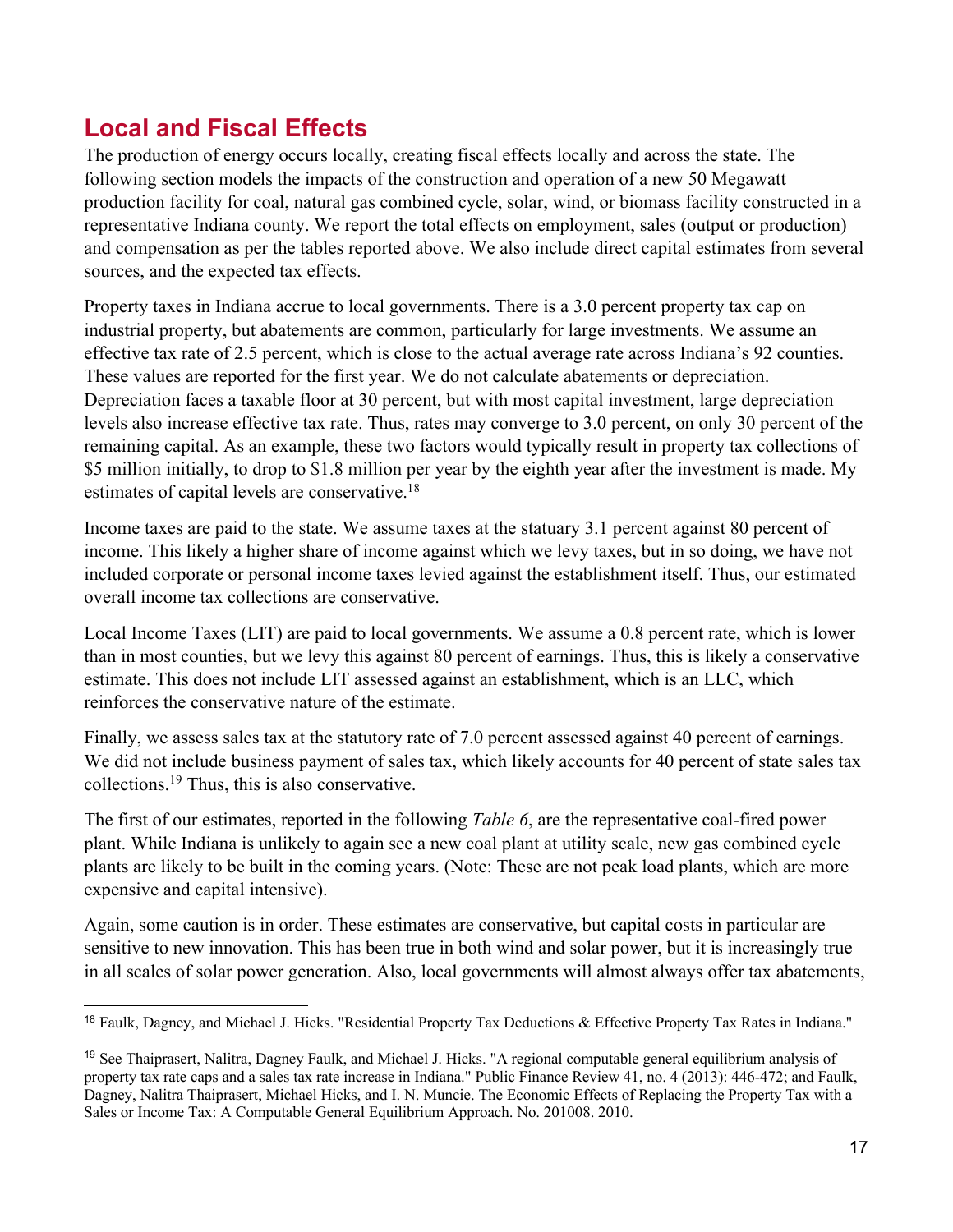which diminish the impact of the investment on tax revenues. However, across each type we have not estimated any additional capital investment that might accompany indirect or induced economic growth in population or employment due to the addition of a new plant. Again, that preserves the goal of conservative estimates of use.

All the estimates are drawn from an Input-Output type model maintained at the 6-digit NAICS by Chmura Economics, LLC. However, the national input-output accounts typically use employment change as the variable from which to estimate economic impacts. Here, we seek generation capacity. Having already connected employment to capital usage, we connect capital to generation using the Overnight Capital Costs of each form of production. This approach has well-known strengths and weaknesses, but remains the standard for linking capital expenditures to energy production. *Table 6* summarizes the major effects here.

#### **Table 6, Selected Economic and Fiscal Effect of a New Facility Producing 50 MW of Power**

|                        | <b>Coal-Fired</b><br><b>Electric Power</b> | <b>Natural Gas</b><br><b>CC</b> plant | <b>Solar Power</b><br><b>Generation</b> | <b>Wind Electric</b><br><b>Power</b> | <b>Biomass</b><br><b>Electric Power</b> |  |  |  |  |
|------------------------|--------------------------------------------|---------------------------------------|-----------------------------------------|--------------------------------------|-----------------------------------------|--|--|--|--|
| Employment             | 418                                        | 112                                   | 477                                     | 250                                  | 821                                     |  |  |  |  |
| Sales/Output           | \$197,708,048                              | \$53,178,897                          | \$122,670,189                           | \$86,459,792                         | \$163,468,135                           |  |  |  |  |
| Compensation<br>(Wage) | \$48,000                                   | \$46,560                              | \$57,205                                | \$47,630                             | \$30,243                                |  |  |  |  |
| Capital                | \$181,800,000                              | \$48,900,000                          | \$133,850,000                           | \$93,850,000                         | \$249,250,000                           |  |  |  |  |
| Property Tax           | \$4,545,000                                | \$1,222,500                           | \$1,145,154                             | \$1,580,640                          | \$4,476,162                             |  |  |  |  |
| Income Tax             | \$497,312                                  | \$133,766                             | \$676,387                               | \$294,732                            | \$615,451                               |  |  |  |  |
| LIT                    | \$96,254                                   | \$25,890                              | \$130,914                               | \$57,045                             | \$119,119                               |  |  |  |  |
| Sales Tax              | \$561,482                                  | \$151,026                             | \$763,663                               | \$332,762                            | \$694,864                               |  |  |  |  |

Some additional discussion is useful in interpreting these results. The overnight cost of capital estimates are for maximum production levels, thus providing a comparison of capital costs across types of production. What is missing from this analysis are scale economy differences, which at the margin, influence both labor and capital used for the last MWh of production. We use the most common type of production technology across each type of energy production. There are others, and the presence of alternative technologies influences the capital and labor used.

This analysis includes all jobs created statewide as a consequence of a new facility. Most of these jobs are permanent, but a large share does not occur on site, or are not direct jobs. Employment used in the production of inputs, such as coal mining or farming, are included. So too are jobs created in maintaining equipment, providing spare parts, managing the network, and providing other business services. Also, these figures include jobs created through the spending of employees at the plant. Wages for these workers are reported, but proprietor incomes are typically excluded. This explains much of the large wage differences for the typical job created across types of production.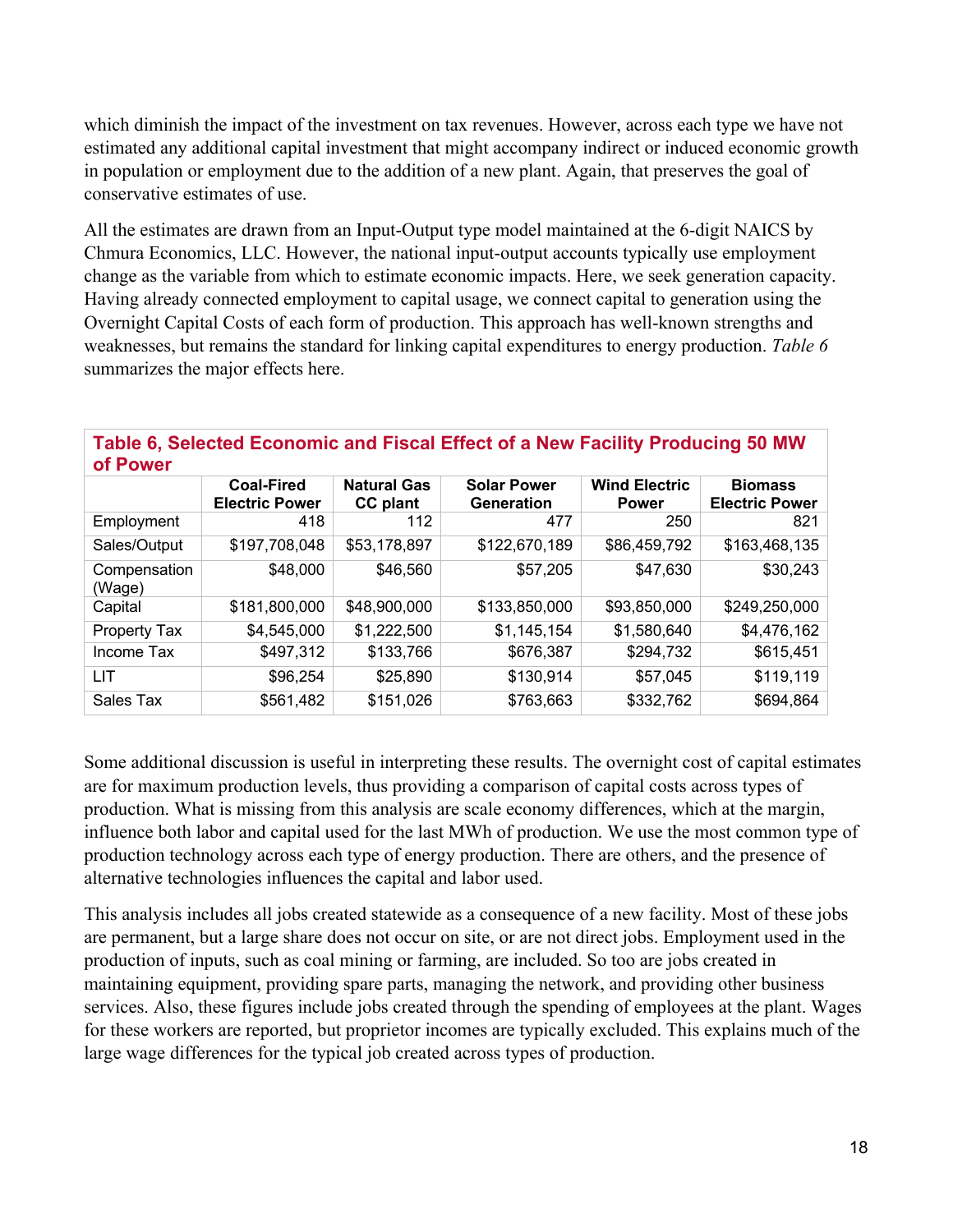We note that these estimates are for Indiana only and not other states that may vary in their production of coal or natural gas, availability of biomass inputs, and the manufacturing and maintenance of photovoltaic cells or wind turbines as well as associated employment in transmission and other market management.

Finally, we have not attempted to model additional local affects that may be of importance to many policymakers. **The geographic distribution of biomass, wind, and solar production is much wider than that of coal or natural gas**. This is simply because the natural distribution of fossil fuels is more geographically concentrated than renewable sources. **One result of this distribution is that royalties and rents paid to property owners are likely more broadly distributed in renewable energy production than in fossil fuel production.** This also contributes to the differential impact of production in these sources on employment and tax revenues.

## **Summary**

Indiana is in the midst of two trends. **The first is a shift from coal to natural gas electric power production, and the second is the shift from fossil fuels to renewable energy. Both of these trends are motivated by fundamental economics of energy production.** While natural gas is far less expensive as a fuel for power generation than coal, it is clear that renewables are increasingly cost effective, and **as of 2016 both wind and solar electric power generation were less expensive than either natural gas or coal**. This does not include production incentives.

**We project this adjustment will continue for the foreseeable future, as renewable energy replaces fossil fuels, and gas replaces coal.** In our final model, we evaluate the shifting share of solar, wind, coal, and natural gas production on total expenditures for energy in Indiana. This simulation illustrates a faster adjustment than forecasted, but is used to demonstrate how current technology and the mix of fuels at an accelerated shift of production would affect expenditures for energy (cost per MWh, times total usage). Thus, *Figure 12* illustrates that total expenditures on electricity can remain constant, or decline modestly as cheaper fuels replace more expensive fuels at a rate not yet observed in Indiana.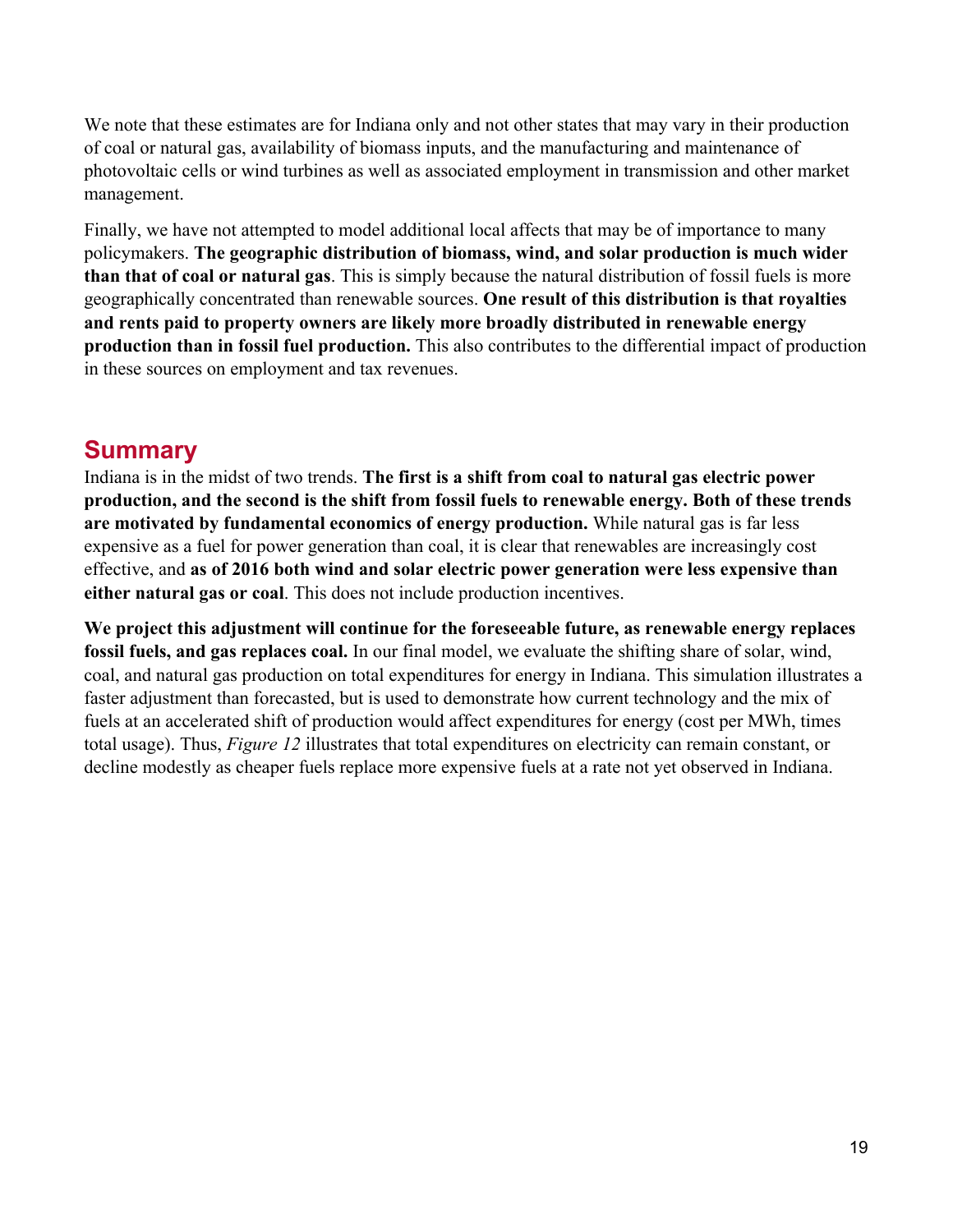

**Figure 12, Simulation of Expenditure Index on Different Energy Sources, 2018-2030**

We do not offer this simulation as a policy prescription, merely as an illustration of the observed effects of transition have not significantly affected prices or expenditures. Also, we note that the shift from coal to natural gas is largely dictated by utility and consumer cost and pricing concerns, while adjustment to renewables has broader implications. These include, but are not restricted to environmental considerations not addressed by state regulations. For example, many firms have undertaken private efforts to reduce greenhouse gas emissions, and seek renewable sources as part of a corporate strategy distinct from state regulation. **Likewise, design and construction standards increasingly consider utility fuel sources.20** Both of these considerations may affect business location and the cost of new construction across both private and public activities. We have not modeled these factors, but note they matter now, and will matter more in coming years.

We conclude by observing that the shift to renewable energy will reduce average and incremental costs of power subsequent to the initial investments. Renewables will stabilize energy prices, offer more permanent supply, reduce the local labor demand shocks associated with shifting fuel extraction and move energy production into more Indiana communities than is the current experience. Renewable energy growth will make Indiana more attractive to firms and households who favor lower prices and fewer emissions, it will lead to less environmental restrictions on firm location, and will generate employment growth above that we can experience with continued reliance on fossil fuels. The shift to renewable energy will not be complete, and will not, in the coming decades fully remove fossil fuels from our mix of electric power production. However, as renewables are less expensive and generate more employment, across a broader geography they should remain a welcome feature of the changing energy landscape of Indiana.

<sup>20</sup> See LEED v4.1 BD+C